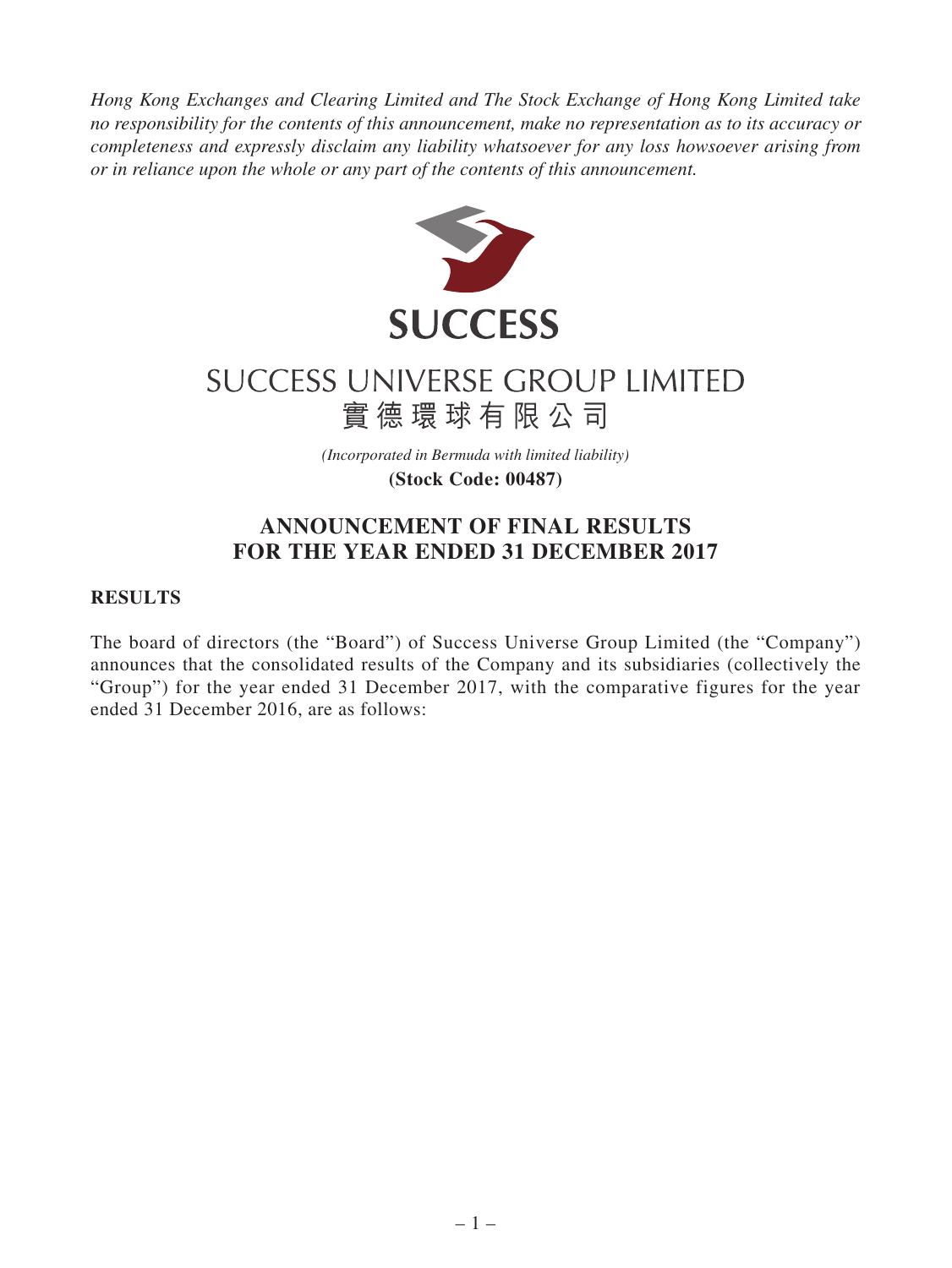# **CONSOLIDATED STATEMENT OF PROFIT OR LOSS**

*For the year ended 31 December 2017*

|                                                       |               | 2017              | 2016              |
|-------------------------------------------------------|---------------|-------------------|-------------------|
|                                                       | <b>Notes</b>  | <b>HK\$'000</b>   | HK\$'000          |
| <b>Continuing operations</b>                          |               |                   |                   |
| <b>Revenue</b>                                        | 3,4           | 589,935           | 564,848           |
| Cost of sales                                         |               | (569, 843)        | (544, 241)        |
| <b>Gross profit</b>                                   |               | 20,092            | 20,607            |
| Other revenue and gains                               | 5             | 13,285            | 23,021            |
| Fair value gain on investment properties              |               | 79,185            |                   |
| Administrative expenses                               |               | (92, 662)         | (72, 671)         |
| Other operating expenses                              | 6(c)          | (4,638)           | (3,185)           |
| <b>Profit/(loss)</b> from operations                  |               | 15,262            | (32, 228)         |
| Finance costs                                         | 6(a)          | (1, 541)          | (2,079)           |
| Share of results of joint ventures                    |               | 527               | 495               |
| Share of results of associates                        |               | (9,879)           | 17,513            |
| Profit/(loss) before taxation                         | 6             | 4,369             | (16,299)          |
| Taxation                                              | 7             |                   |                   |
| Profit/(loss) for the year from continuing operations |               | 4,369             | (16,299)          |
| <b>Discontinued operation</b>                         |               |                   |                   |
| Loss for the year from discontinued operation         | $\mathcal{G}$ | (37, 825)         | (20,766)          |
| Loss for the year                                     |               | (33, 456)         | (37,065)          |
| <b>Attributable to:</b>                               |               |                   |                   |
| Owners of the Company                                 |               | (29, 810)         | (30, 977)         |
| Non-controlling interests                             |               | (3,646)           | (6,088)           |
| Loss for the year                                     |               | (33, 456)         | (37,065)          |
| (Loss)/earnings per share                             |               |                   |                   |
| From continuing and discontinued operations           |               |                   |                   |
| - Basic and diluted                                   | 10(a)         | $(0.61)$ HK cents | $(0.63)$ HK cents |
| From continuing operations                            |               |                   |                   |
| - Basic and diluted                                   | 10(b)         | 0.16 HK cents     | $(0.29)$ HK cents |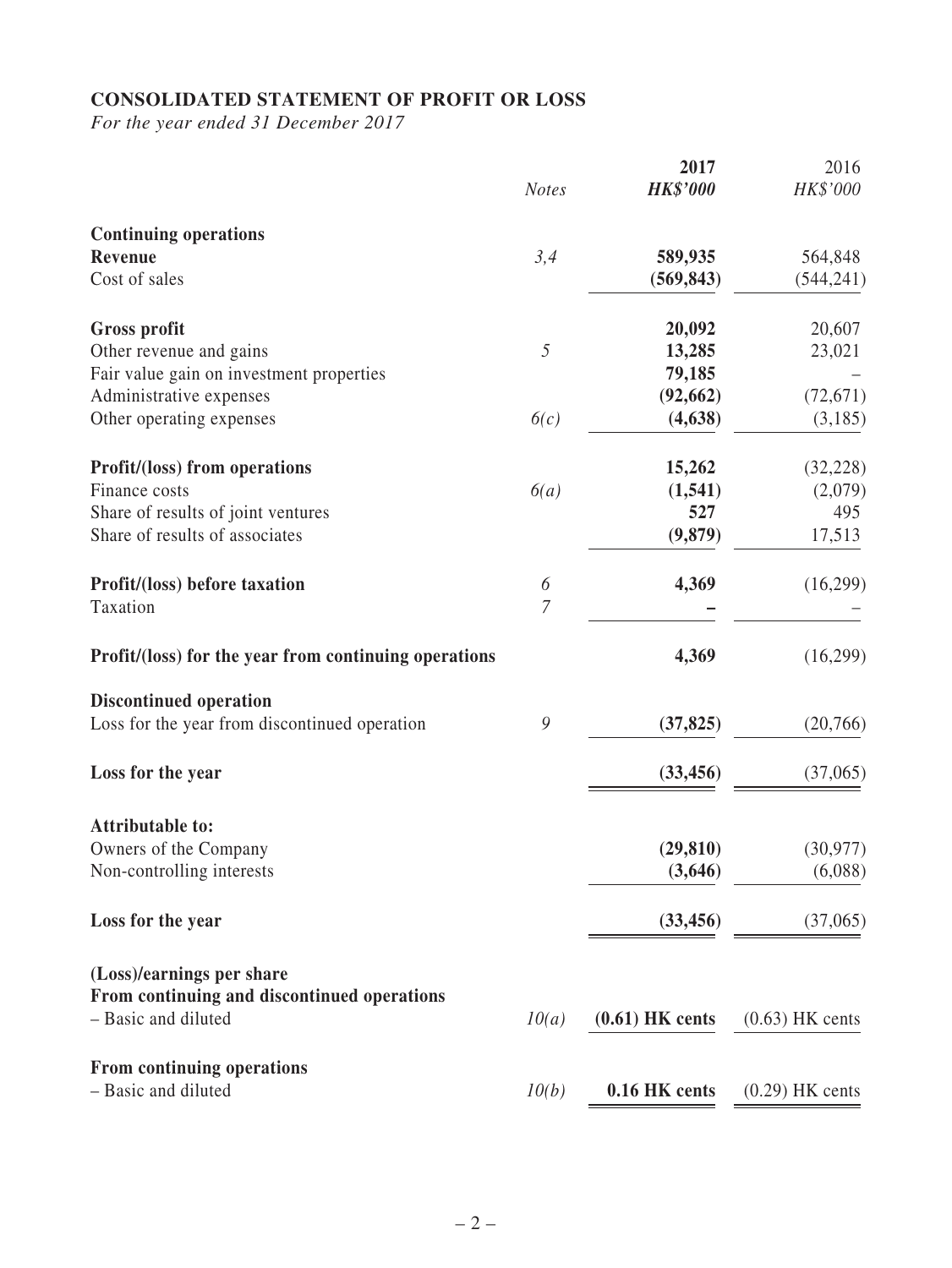# **CONSOLIDATED STATEMENT OF PROFIT OR LOSS AND OTHER COMPREHENSIVE INCOME**

*For the year ended 31 December 2017*

|                                                                                         | 2017<br><b>HK\$'000</b> | 2016<br>HK\$'000 |
|-----------------------------------------------------------------------------------------|-------------------------|------------------|
| Loss for the year                                                                       | (33, 456)               | (37,065)         |
| Other comprehensive income/(loss)                                                       |                         |                  |
| Items that may be reclassified subsequently to<br><i>profit or loss:</i>                |                         |                  |
| Release of exchange difference upon disposal<br>of subsidiaries                         | 3,169                   |                  |
| Exchange differences on translation of financial statements<br>of disposed subsidiaries | 2,126                   | (2,605)          |
| Exchange differences on translation of financial statements<br>of overseas subsidiaries | 1,560                   | 355              |
| Total other comprehensive income/(loss) for the year,<br>net of tax                     | 6,855                   | (2,250)          |
| Total comprehensive loss for the year                                                   | (26, 601)               | (39,315)         |
| <b>Attributable to:</b>                                                                 |                         |                  |
| Owners of the Company                                                                   | (22,904)                | (32, 654)        |
| Non-controlling interests                                                               | (3,697)                 | (6,661)          |
| Total comprehensive loss for the year                                                   | (26, 601)               | (39,315)         |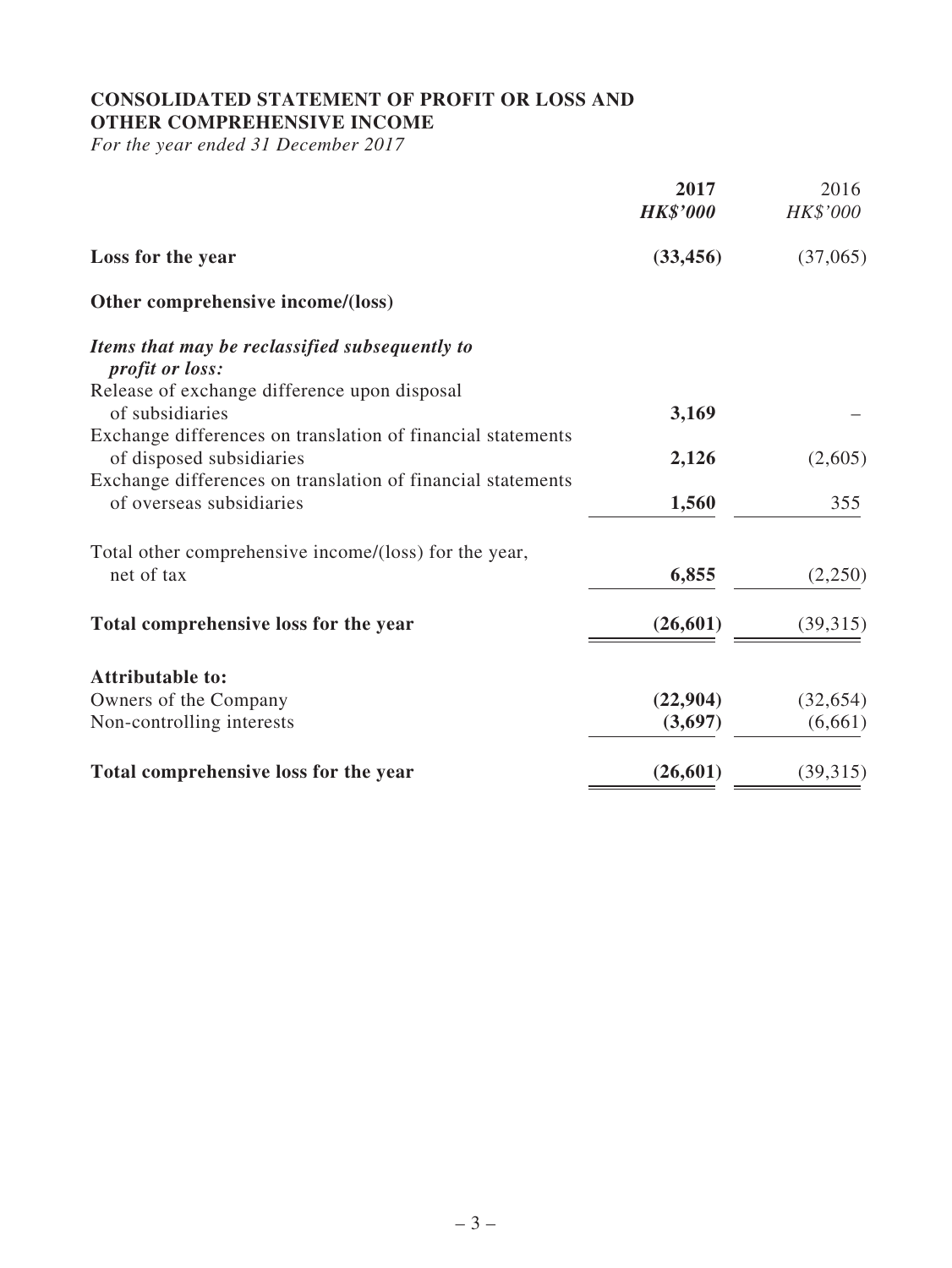# **CONSOLIDATED STATEMENT OF FINANCIAL POSITION**

*As at 31 December 2017*

|                                | <b>Note</b> | 2017<br><b>HK\$'000</b> | 2016<br>HK\$'000 |
|--------------------------------|-------------|-------------------------|------------------|
| <b>NON-CURRENT ASSETS</b>      |             |                         |                  |
| Property, plant and equipment  |             | 30,300                  | 37,904           |
| Intangible assets              |             | 3,927                   | 8,021            |
| Investment properties          |             | 292,000                 | 191,708          |
| Interests in associates        |             | 537,087                 | 543,621          |
| Interests in joint ventures    |             | 4,411                   | 3,884            |
|                                |             | 867,725                 | 785,138          |
| <b>CURRENT ASSETS</b>          |             |                         |                  |
| Amount due from an associate   |             |                         | 294,420          |
| Trade and other receivables    | 11          | 18,602                  | 35,014           |
| Pledged bank deposits          |             | 10,064                  | 9,353            |
| Cash and cash equivalents      |             | 149,656                 | 64,509           |
|                                |             | 178,322                 | 403,296          |
| <b>CURRENT LIABILITIES</b>     |             |                         |                  |
| Trade and other payables       | 12          | 16,697                  | 17,604           |
| Deferred income                |             | 265                     | 245              |
| Bank loan                      |             |                         | 122,500          |
| Financial guarantee contract   |             | 644                     | 10,000           |
|                                |             | 17,606                  | 150,349          |
| <b>NET CURRENT ASSETS</b>      |             | 160,716                 | 252,947          |
| TOTAL ASSETS LESS CURRENT      |             |                         |                  |
| <b>LIABILITIES</b>             |             | 1,028,441               | 1,038,085        |
| <b>NON-CURRENT LIABILITIES</b> |             |                         |                  |
| Deferred income                |             | 1,097                   | 1,060            |
| Loans payables                 |             | 27,232                  | 30,668           |
| Financial guarantee contract   |             | 2,256                   |                  |
|                                |             | 30,585                  | 31,728           |
| <b>NET ASSETS</b>              |             | 997,856                 | 1,006,357        |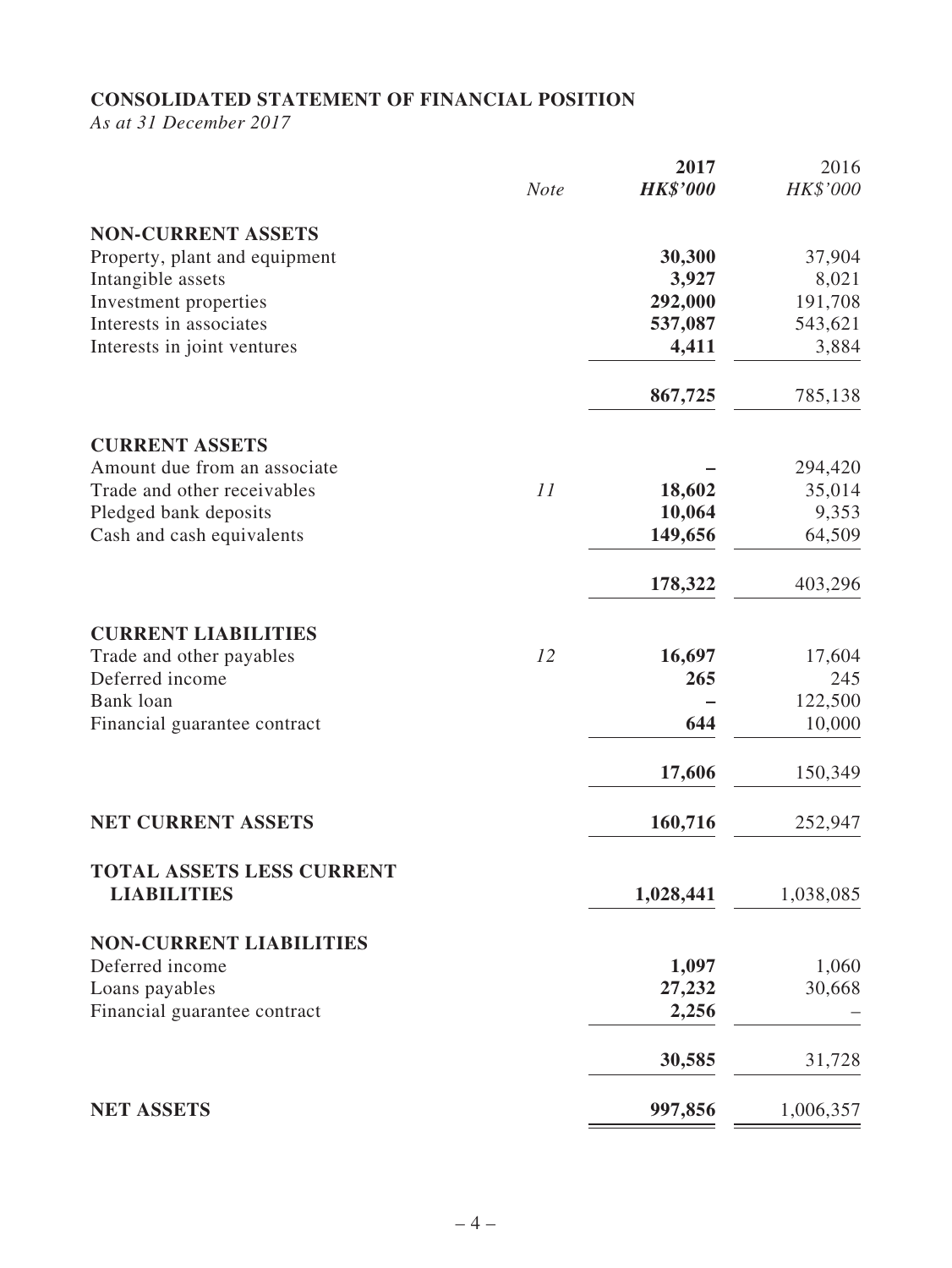| 2017            | 2016      |
|-----------------|-----------|
| <b>HK\$'000</b> | HK\$'000  |
|                 |           |
| 49,265          | 49,265    |
| 961,365         | 984,269   |
|                 |           |
| 1,010,630       | 1,033,534 |
| (12,774)        | (27, 177) |
| 997,856         | 1,006,357 |
|                 |           |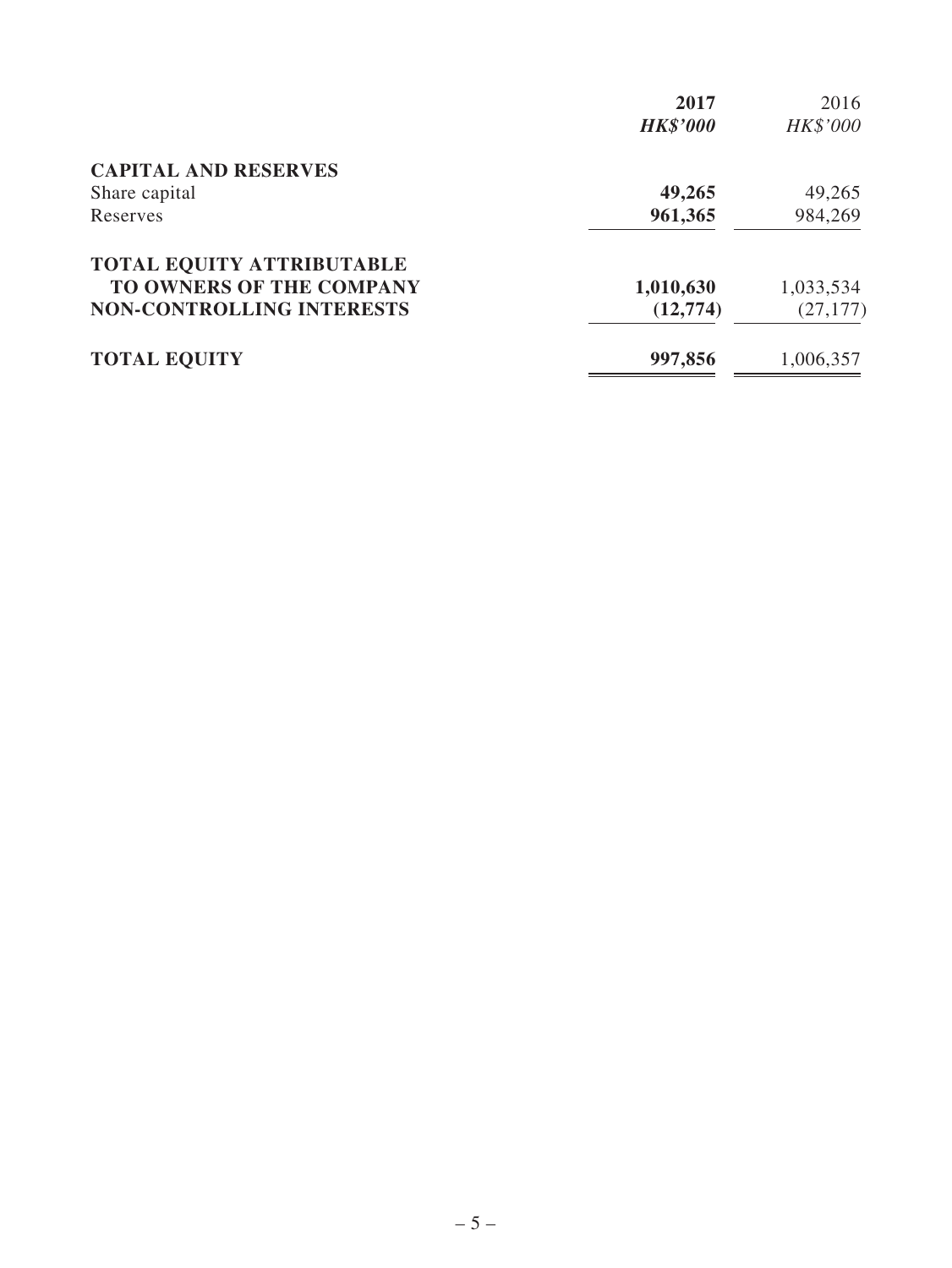### *Notes:*

### **1. SIGNIFICANT ACCOUNTING POLICIES**

#### **(a) Statement of compliance**

These consolidated financial statements have been prepared in accordance with all applicable Hong Kong Financial Reporting Standards ("HKFRS(s)"), which collective term includes all applicable individual HKFRSs, Hong Kong Accounting Standards ("HKAS(s)") and interpretations issued by the Hong Kong Institute of Certified Public Accountants ("HKICPA"), accounting principles generally accepted in Hong Kong and applicable disclosure requirements under the Companies Ordinance (Chapter 622 of the Laws of Hong Kong). These consolidated financial statements also comply with the applicable disclosures provisions of the Rules Governing the Listing of Securities on The Stock Exchange of Hong Kong Limited.

The HKICPA has issued certain amendments and interpretations which are or have become effective. It also issued certain new and revised standards, amendments and interpretation ("New HKFRSs"), which are first effective or available for early adoption for the current accounting period of the Group. Note 2 provides information on initial application of these developments to the extent that they are relevant to the Group for the current and prior accounting periods reflected in these consolidated financial statements.

### **(b) Basis of preparation of the consolidated financial statements**

The consolidated financial statements included the financial statements of the Group and the Group's interests in associates and joint ventures made up to 31 December each year.

The consolidated financial statements are presented in Hong Kong dollars (HK\$), which is the same as the functional currency of the Company. All values are rounded to the nearest thousand ("HK\$'000") except when otherwise indicated.

### *Basis of measurement*

The measurement basis used in the preparation of the consolidated financial statements is the historical cost basis except that investment properties and financial guarantee contract are stated at their fair value.

Historical cost is generally based on the fair value of the consideration given in exchange for goods and services.

Fair value is the price that would be received to sell an asset or paid to transfer a liability in orderly transactions between market participants at the measurement date, regardless of whether that price is directly observable or estimated using another valuation technique. In estimating the fair value of an asset or liability, the Group takes into account the characteristic of the asset or liability if market participants would take those characteristics into account when pricing the asset or liability at the measurement date. Fair value for measurement and/or disclosure purposes in these consolidated financial statements is determined on such a basis, except for share-based payment transactions that are within the scope of HKFRS 2 "Share-based Payment", leasing transactions that are within the scope of HKAS 17 "Leases", and measurements that have some similarities to fair value but are not fair value, such as net realisable value in HKAS 2 "Inventories" or value in use in HKAS 36 "Impairment of Assets".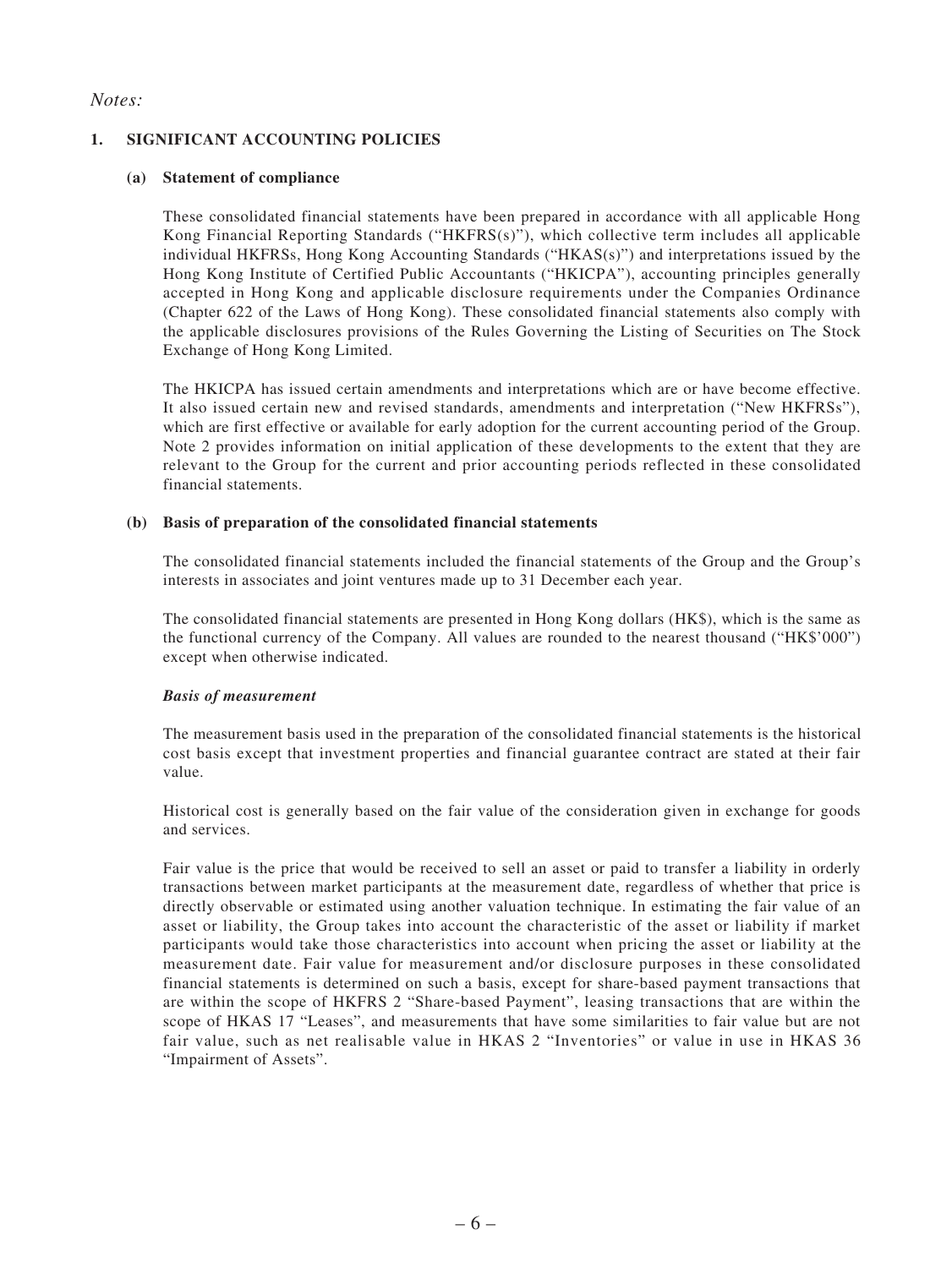In addition, for financial reporting purposes, fair value measurements are categorised into Level 1, 2 or 3 based on the degree to which the inputs to the fair value measurements are observable and the significance of the inputs to the fair value measurement in its entirety, which are described as follows:

- Level 1 inputs are quoted prices (unadjusted) in active markets for identical assets or liabilities that the entity can access at the measurement date;
- Level 2 inputs are inputs, other than quoted prices included within Level 1, that are observable for the asset or liability, either directly or indirectly; and
- Level 3 inputs are unobservable inputs for the asset or liability.

### **2. APPLICATION OF NEW AND REVISED HONG KONG FINANCIAL REPORTING STANDARDS**

In the current year, the Group has applied for the first time, the following New HKFRSs issued by the HKICPA, which are effective for the Group's financial year beginning on 1 January 2017.

The New HKFRSs adopted by the Group in the consolidated financial statements are set out as follows:

| HKAS 7 (Amendments)  | Disclosure Initiative                                    |
|----------------------|----------------------------------------------------------|
| HKAS 12 (Amendments) | Recognition of Deferred Tax Assets for Unrealised Losses |
| Amendments to HKFRSs | Annual Improvements to HKFRSs 2014–2016 cycle            |

### **HKAS 7 (Amendments) Disclosure Initiative**

The Group has applied these amendments for the first time in the current year. The amendments require an entity to provide disclosures that enable users of financial statements to evaluate changes in liabilities arising from financing activities, including both cash and non-cash changes. In addition, the amendments also require disclosures on changes in financial assets if cash flows from those financial assets were, or future cash flows will be, included in cash flows from financing activities.

Specifically, the amendments require the following to be disclosed: (i) changes from financing cash flows; (ii) changes arising from obtaining or losing control of subsidiaries or other businesses; (iii) the effect of changes in foreign exchange rates; (iv) changes in fair values; and (v) other changes.

A reconciliation between the opening and closing balances of these items is provided in note to the financial statements. Consistent with the transition provisions of the amendments, the Group has not disclosed comparative information for the prior year. Apart from the additional disclosure in note to the financial statements, the application of these amendments has had no impact on the Group's consolidated financial statements.

Except as described above, the application of the New HKFRSs in the current year has had no material impact on the Group's financial performance and position for the current and prior years and on the disclosures set out in these consolidated financial statements.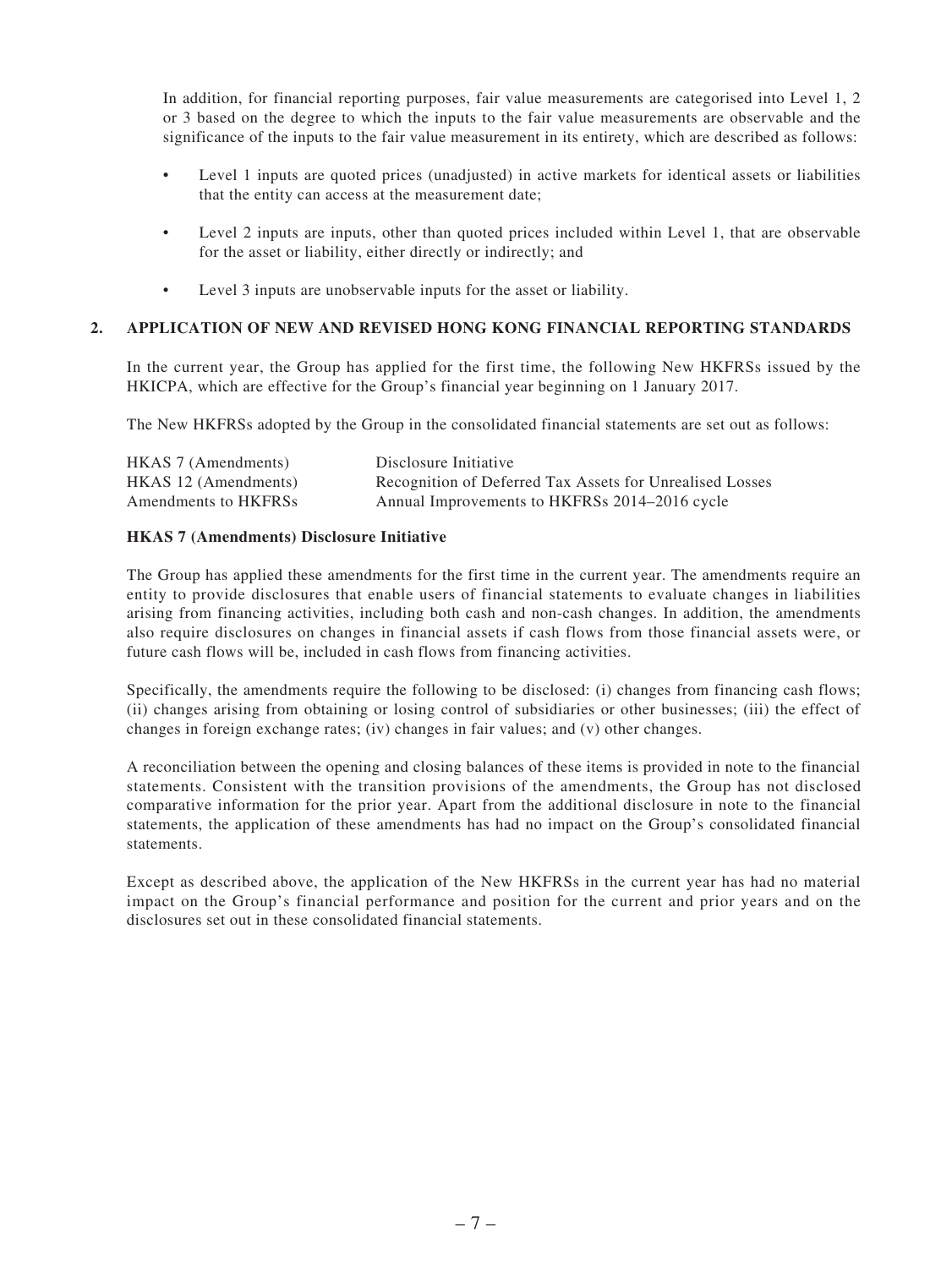The Group has not early applied the following New HKFRSs that have been issued but are not yet effective.

| HKAS 28 (Amendments)         | Long Term Interests in Associates and Joint Ventures <sup>2</sup>              |
|------------------------------|--------------------------------------------------------------------------------|
| HKAS 40 (Amendments)         | Transfers of Investment Property <sup>1</sup>                                  |
| <b>HKFRS</b> (Amendments)    | Annual Improvements to HKFRSs 2014–2016 Cycle <sup>1</sup>                     |
| <b>HKFRS</b> (Amendments)    | Annual Improvements to HKFRSs 2015-2017 Cycle <sup>2</sup>                     |
| <b>HKFRS 2 (Amendments)</b>  | Classification and Measurement of Share-based Payment Transaction <sup>1</sup> |
| HKFRS 4 (Amendments)         | Applying HKFRS 9 Financial Instruments with HKFRS 4                            |
|                              | Insurance Contracts <sup>1</sup>                                               |
| <b>HKFRS 9</b>               | Financial Instruments <sup>1</sup>                                             |
| HKFRS 9 (Amendments)         | Prepayment Features with Negative Compensation <sup>2</sup>                    |
| HKFRS 10 and HKAS 28         | Sale or Contribution of Assets between an Investor and its Associate or        |
| (Amendments)                 | Joint Venture <sup>3</sup>                                                     |
| HKFRS 15                     | Revenue from Contracts with Customers <sup>1</sup>                             |
| <b>HKFRS</b> 15 (Amendments) | Clarifications to HKFRS 15 Revenue from Contracts with Customers <sup>1</sup>  |
| HKFRS 16                     | Leases <sup>2</sup>                                                            |
| <b>HKFRS 17</b>              | Insurance Contract <sup>4</sup>                                                |
| $HK(IFRIC) - Int 22$         | Foreign Currency Transactions and Advance Consideration <sup>2</sup>           |
| $HK(IFRIC) - Int 23$         | Uncertainty Over Income Tax Treatments <sup>2</sup>                            |
|                              |                                                                                |

*<sup>1</sup> Effective for annual periods beginning on or after 1 January 2018.*

<sup>2</sup> *Effective for annual periods beginning on or after 1 January 2019.*<br><sup>3</sup> *Effective for annual periods beginning on or after a date to be determined by the date* 

*<sup>3</sup> Effective for annual periods beginning on or after a date to be determined.*

*<sup>4</sup> Effective for annual periods beginning on or after 1 January 2021.*

The Group is in the process of making an assessment of the impact of these New HKFRSs upon initial application. The Group considers that these New HKFRS are unlikely to have a significant impact on the Group's results of operations and financial position.

### **3. SEGMENT INFORMATION**

Operating segments are identified on the basis of internal reports which provide information about components of the Group. This information are reported to and reviewed by the chief operating decision maker ("CODM") for the purposes of resource allocation and performance assessment.

The CODM considers the business from both geographic and service perspective.

The Group has presented the following two reportable segments.

- Travel business: sales of air tickets and provision of travel-related services.
- Property investment business: receiving profit streams from leasing office premises in Hong Kong.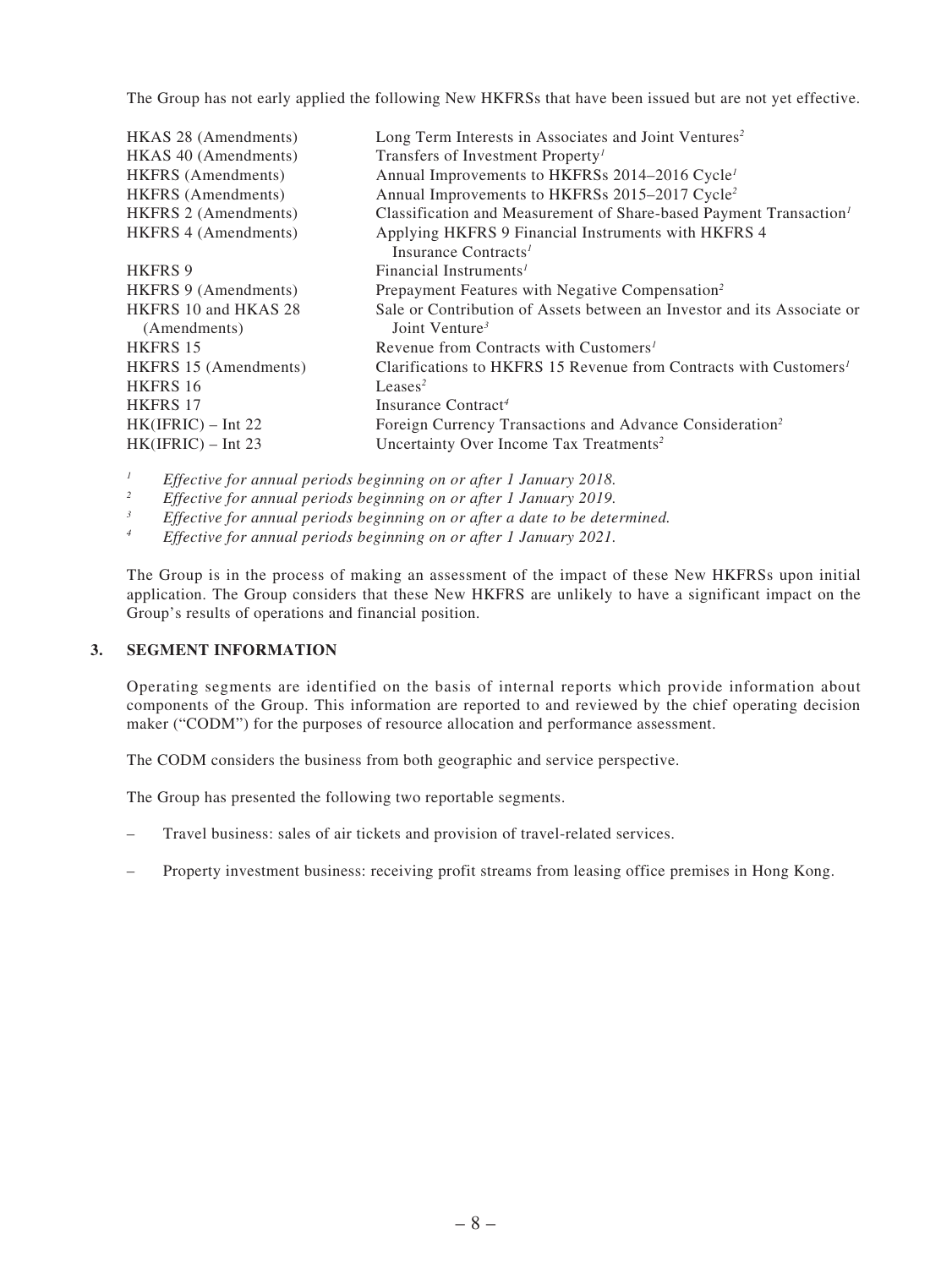The lottery business was discontinued for the year ended 31 December 2017. The segment information reported below does not include any amounts for this discontinued operation, which are described in more details in Note 9.

#### **(a) Segment results, assets and liabilities**

The travel reportable operating segment derives their revenue primarily from sales of air tickets and provision of travel-related services. Geographically, management considers the performance of the travel business in North America.

The property investment reportable operating segment derives their revenue from leasing office premises in Hong Kong.

In accordance with HKFRS 8, segment information disclosed in these consolidated financial statements has been prepared in a manner consistent with the information used by the Group's CODM for the purposes of assessing segment performance and allocating resources between segments, the Group's CODM monitors the results, assets and liabilities attributable to each reportable segment on the following basis:

Segment profit represents the profit from each segment without allocation of corporate administrative costs such as directors' emoluments, share of results of associates and joint ventures and corporate finance costs. To arrive at reportable segment profit, the management additionally provides segment information concerning interest income, finance costs and major non-cash items such as depreciation, amortisation and impairment losses derived from reportable segments. Unallocated corporate income mainly comprises amortisation on financial guarantee contract, management fee income from an associate, interest income and other sundry income. This is the measure reported to the CODM for the purposes of resource allocation and performance assessment. Taxation is not allocated to reportable segments.

Revenue and expenses are allocated to the reportable segments with reference to sales generated by those segments and the expenses incurred by those segments.

The revenue from external parties reported to the CODM is measured in a manner consistent with that in the consolidated statement of profit or loss.

All assets are allocated to reportable segments other than amount due from an associate, interests in associates and joint ventures. Unallocated corporate assets mainly include part of the property, plant and equipment as well as cash and cash equivalents of the central administration companies.

All liabilities are allocated to reportable segments other than corporate liabilities. Unallocated corporate liabilities mainly include financial guarantee contracts and part of other payables borne by the central administration companies.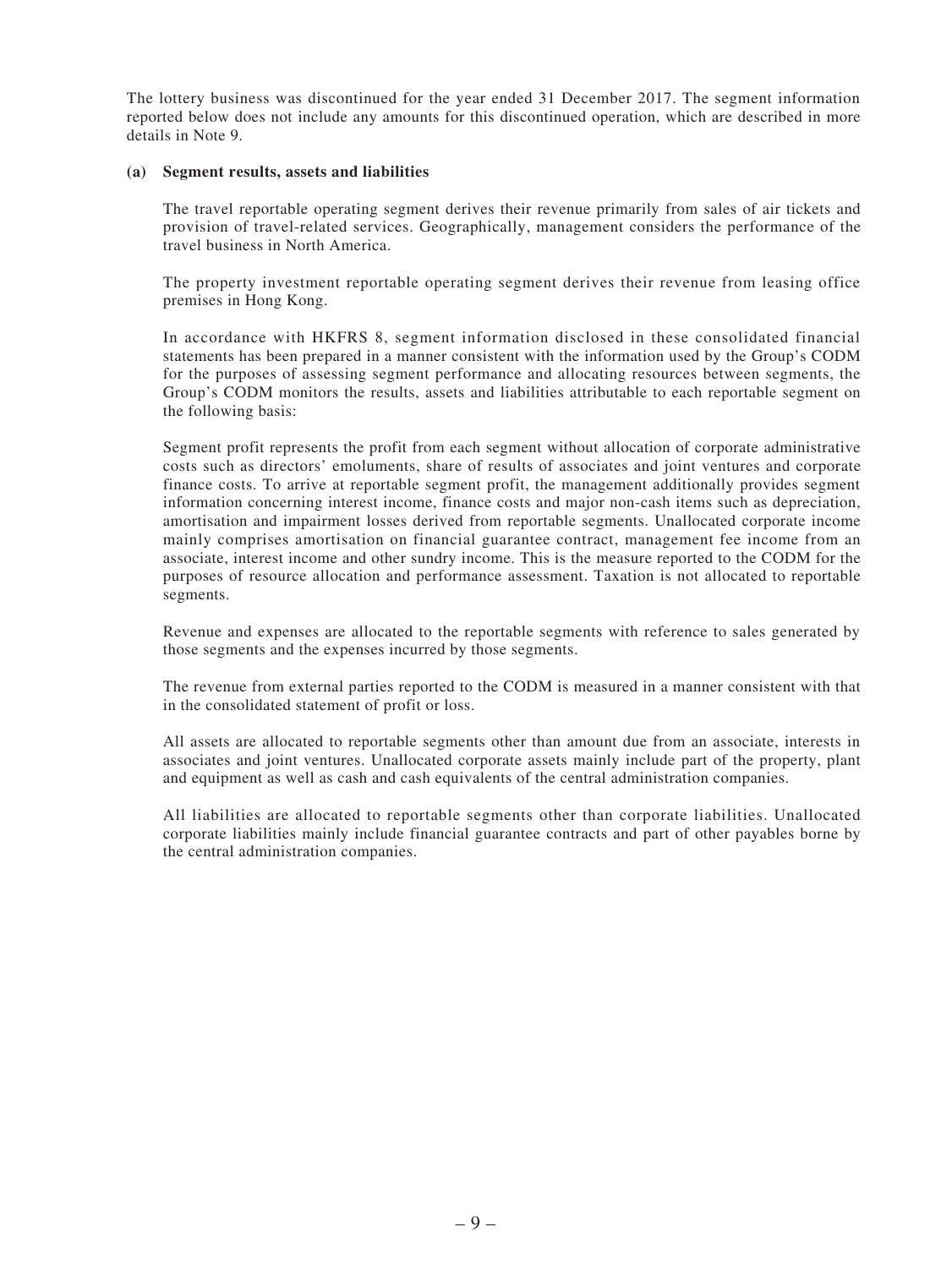Information regarding the Group's reportable segments as provided to the Group's CODM for the purposes of resource allocation and assessment of segment performance for the year is set out below:

| <b>Continuing operations</b>                                           | <b>Travel</b>           |                  | <b>Property investment</b> |                  | <b>Total</b>            |                  |
|------------------------------------------------------------------------|-------------------------|------------------|----------------------------|------------------|-------------------------|------------------|
|                                                                        | 2017<br><b>HK\$'000</b> | 2016<br>HK\$'000 | 2017<br><b>HK\$'000</b>    | 2016<br>HK\$'000 | 2017<br><b>HK\$'000</b> | 2016<br>HK\$'000 |
| <b>Revenue from external</b>                                           |                         |                  |                            |                  |                         |                  |
| customers and reportable                                               |                         |                  |                            |                  |                         |                  |
| segment revenue                                                        | 583,425                 | 562,676          | 6,510                      | 2,172            | 589,935                 | 564,848          |
| Reportable segment                                                     |                         |                  |                            |                  |                         |                  |
| profit/(loss)                                                          | (15, 656)               | (7,896)          | 83,415                     | 1,293            | 67,759                  | (6,603)          |
| Share of results of                                                    |                         |                  |                            |                  |                         |                  |
| joint ventures                                                         |                         |                  |                            |                  | 527                     | 495              |
| Share of results of associates                                         |                         |                  |                            |                  | (9,879)                 | 17,513           |
| Unallocated corporate income<br>Unallocated corporate                  |                         |                  |                            |                  | 11,137                  | 20,830           |
| expenses                                                               |                         |                  |                            |                  | (65,069)                | (46, 785)        |
| Finance costs                                                          |                         |                  |                            |                  | (106)                   | (1,749)          |
| Consolidated profit/(loss)                                             |                         |                  |                            |                  |                         |                  |
| before taxation<br>Taxation                                            |                         |                  |                            |                  | 4,369                   | (16,299)         |
|                                                                        |                         |                  |                            |                  |                         |                  |
| Consolidated profit/(loss)<br>for the year                             |                         |                  |                            |                  | 4,369                   | (16, 299)        |
|                                                                        | <b>Travel</b>           |                  | <b>Property investment</b> |                  | <b>Total</b>            |                  |
|                                                                        | 2017                    | 2016             | 2017                       | 2016             | 2017                    | 2016             |
|                                                                        | <b>HK\$'000</b>         | HK\$'000         | <b>HK\$'000</b>            | HK\$'000         | <b>HK\$'000</b>         | HK\$'000         |
| Reportable segment assets                                              | 51,089                  | 51,079           | 294,142                    | 224,454          | 345,231                 | 275,533          |
| Assets relating to lottery<br>business (now                            |                         |                  |                            |                  |                         |                  |
| discontinued)                                                          |                         |                  |                            |                  |                         | 24,930           |
| <b>Unallocated corporate assets</b><br>- Interests in associates       |                         |                  |                            |                  | 537,087                 | 543,621          |
| - Amount due from an                                                   |                         |                  |                            |                  |                         |                  |
| associate                                                              |                         |                  |                            |                  |                         | 294,420          |
| - Interests in joint ventures                                          |                         |                  |                            |                  | 4,411                   | 3,884            |
| - Corporate assets                                                     |                         |                  |                            |                  | 159,318                 | 46,046           |
|                                                                        |                         |                  |                            |                  | 1,046,047               | 1,188,434        |
| <b>Reportable segment liabilities</b><br>Liabilities relating to       | 39,873                  | 32,719           | 1,015                      | 124,298          | 40,888                  | 157,017          |
| lottery business<br>(now discontinued)<br><b>Unallocated corporate</b> |                         |                  |                            |                  |                         | 11,885           |
| liabilities<br>- Corporate liabilities                                 |                         |                  |                            |                  | 7,303                   | 13,175           |
|                                                                        |                         |                  |                            |                  |                         |                  |
|                                                                        |                         |                  |                            |                  | 48,191                  | 182,077          |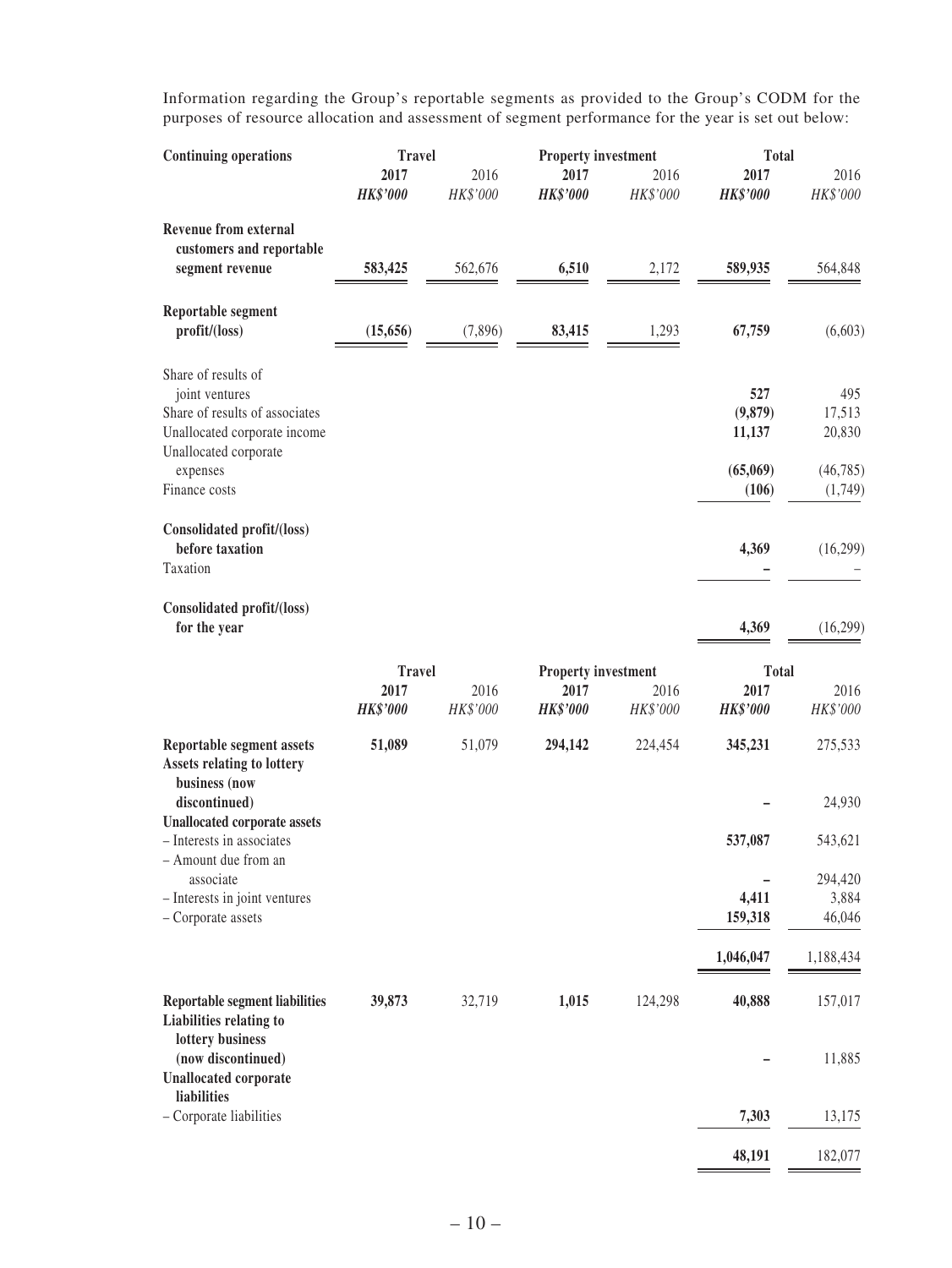#### **(b) Other segment information**

| 2017<br><b>HK\$'000</b> | 2016<br>HK\$'000 | 2017<br><b>HK\$'000</b>      | 2016<br>HK\$'000 | 2017<br><b>HK\$'000</b>    | 2016<br>HK\$'000 | 2017<br><b>HK\$'000</b>  | 2016<br>HK\$'000 |
|-------------------------|------------------|------------------------------|------------------|----------------------------|------------------|--------------------------|------------------|
| 35                      | 29               |                              |                  | 184                        | 82               | 228                      | 111              |
|                         | -                | 79,185                       |                  |                            | -                | 79,185                   |                  |
|                         |                  |                              |                  |                            |                  |                          |                  |
| (684)                   | (643)            |                              |                  | (3, 472)                   | (2,878)          | (4,156)                  | (3,521)          |
|                         |                  |                              |                  |                            |                  |                          |                  |
| (4, 557)                | (3,167)          |                              |                  |                            |                  | (4, 557)                 | (3,167)          |
| (81)                    |                  |                              |                  |                            |                  | (81)                     | (18)             |
|                         |                  | (1, 435)                     | (326)            | (106)                      | (1,749)          | (1, 541)                 | (2,079)          |
| 209                     | 169              | 21,107                       | 191,708          | 42                         | 22,585           | 21,358                   | 214,462          |
|                         |                  | <b>Travel</b><br>(18)<br>(4) |                  | <b>Property investment</b> |                  | Other corporate entities | Total            |

\* Additions to non-current assets only include the additions to property, plant and equipment and investment properties during the year.

#### **(c) An analysis of the Group's revenue from all services is as follows:**

| <b>Continuing operations</b>          | 2017<br><b>HK\$'000</b> | 2016<br>HK\$'000 |
|---------------------------------------|-------------------------|------------------|
| Sales of air tickets                  | 531,746                 | 510,504          |
| Travel and related service fee income | 51,679                  | 52,172           |
| Rental income                         | 6,510                   | 2,172            |
|                                       | 589,935                 | 564,848          |

#### **(d) Geographical information**

The following is an analysis of geographical location of (i) the Group's revenue from external customers; and (ii) the Group's non-current assets. The geographical location of customers refers to the location at which the services were provided. The Group's non-current assets included property, plant and equipment, investment properties, intangible assets, interests in associates and joint ventures.

The geographical location of property, plant and equipment and investment properties is based on the physical location of the asset under consideration. In the case of intangible assets, it is based on the location of operations to which these intangibles are allocated. In the case of interests in associates and joint ventures, it is based on the location of operations of such associates and joint ventures.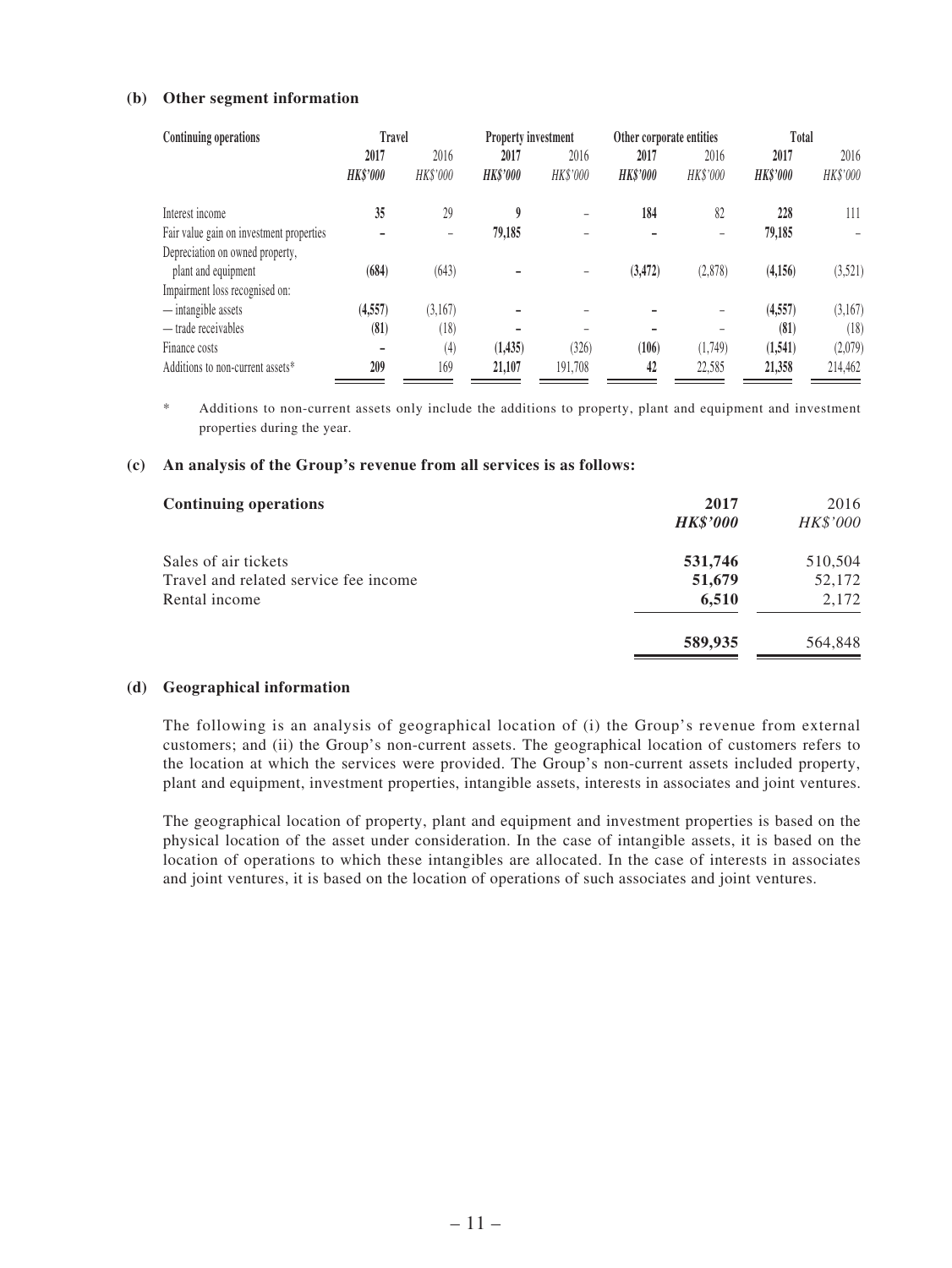| <b>Continuing operations</b>                    | <b>Revenue from</b><br>external customers |          | <b>Non-current assets</b> |             |
|-------------------------------------------------|-------------------------------------------|----------|---------------------------|-------------|
|                                                 |                                           |          | At                        | At          |
|                                                 |                                           |          | 31 December               | 31 December |
|                                                 | 2017                                      | 2016     | 2017                      | 2016        |
|                                                 | <b>HK\$'000</b>                           | HK\$'000 | <b>HK\$'000</b>           | HK\$'000    |
| Hong Kong (place of domicile)                   | 6,510                                     | 2,172    | 314,614                   | 217,407     |
| Macau                                           |                                           |          | 537,087                   | 543,621     |
| North America<br>The People's Republic of China | 583,425                                   | 562,676  | 15,873                    | 19,620      |
| ("PRC")                                         |                                           |          | 151                       | 4,490       |
|                                                 | 589,935                                   | 564.848  | 867,725                   | 785,138     |

### **(e) Major customer**

There is no single external customer amount to 10% or more of the Group's revenue.

### **(f) Revenue from major services**

The Group's revenue from its major services was listed in Note 4.

### **4. REVENUE**

The principal activities of the Group are engaged in the travel-related and property investment businesses.

Revenue represents travel-related agency service fee income and rental income. The amount of each significant category of revenue recognised in revenue during the year is as follows:

| <b>Continuing operations</b>                                       | 2017<br><b>HK\$'000</b> | 2016<br>HK\$'000 |
|--------------------------------------------------------------------|-------------------------|------------------|
| Rental income                                                      | 6,510                   | 2,172            |
| Travel-related agency service fee income<br>– Sales of air tickets | 531,746                 | 510,504          |
| - Travel and related service fee income                            | 51,679                  | 52,172           |
|                                                                    | 583,425                 | 562,676          |
|                                                                    | 589,935                 | 564,848          |

-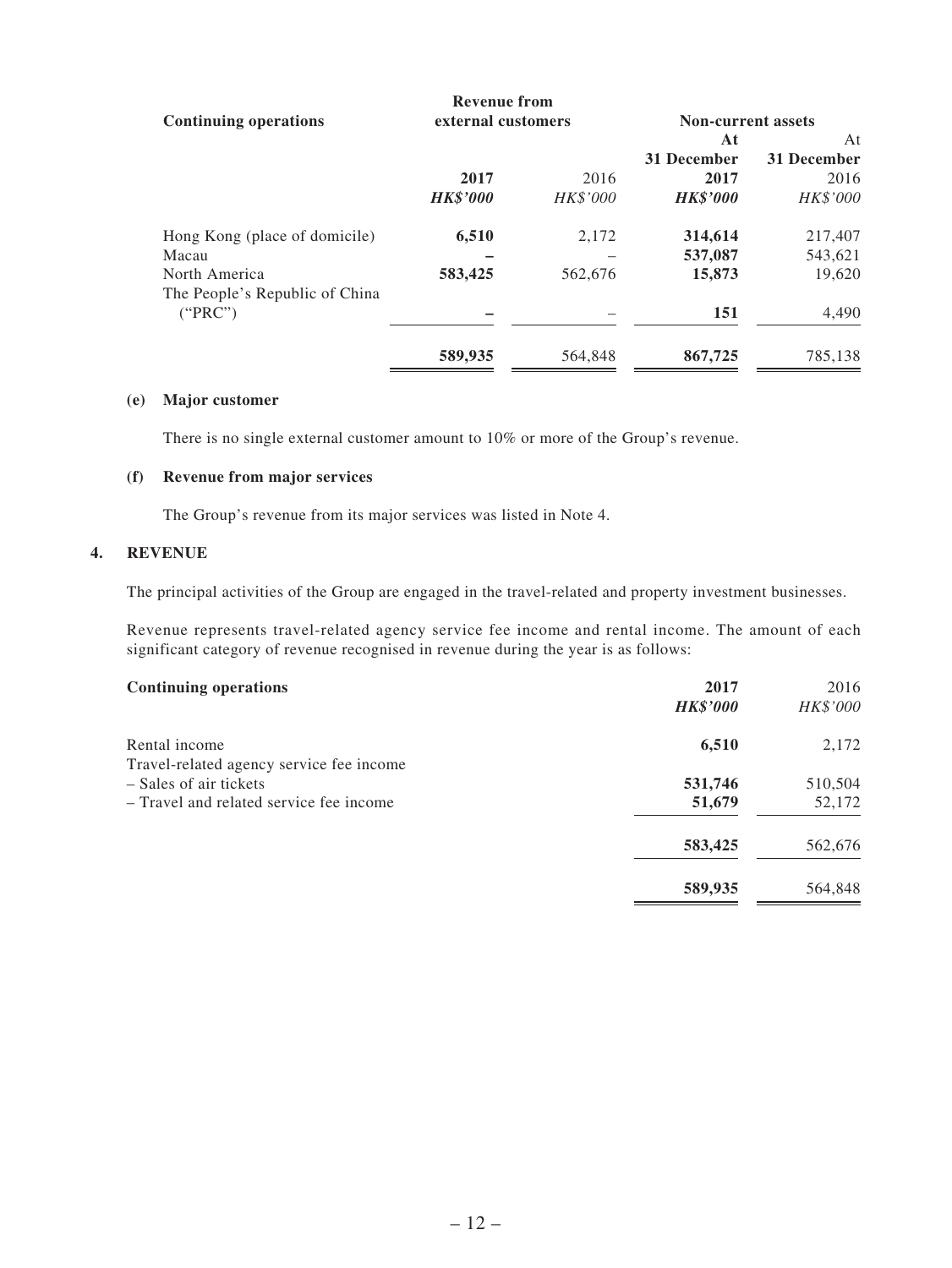### **5. OTHER REVENUE AND GAINS**

| <b>Continuing operations</b>                      | 2017<br><b>HK\$'000</b> | 2016<br><b>HK\$'000</b> |
|---------------------------------------------------|-------------------------|-------------------------|
| Other revenue                                     |                         |                         |
| Interest income                                   | 228                     | 111                     |
| Management fee income from an associate           | 632                     | 512                     |
| Write back of long-outstanding trade payables     | 161                     | 212                     |
| Gain on disposal of property, plant and equipment | 875                     | 1,405                   |
| Other income                                      | 21                      | 198                     |
|                                                   | 1,917                   | 2,438                   |
| Other gains                                       |                         |                         |
| Amortisation on financial guarantee contract      | 10,322                  | 19,995                  |
| Net exchange gain                                 | 1,046                   | 588                     |
|                                                   | 11,368                  | 20,583                  |
| <b>Total</b>                                      | 13,285                  | 23,021                  |

### **6. PROFIT/(LOSS) BEFORE TAXATION**

Profit/(loss) before taxation is arrived at after charging the following:

| <b>Continuing operations</b>                                         | 2017<br><b>HK\$'000</b> | 2016<br>HK\$'000 |
|----------------------------------------------------------------------|-------------------------|------------------|
| <b>Finance costs</b><br>(a)                                          |                         |                  |
| Interest on bank loans                                               | 1,435                   | 326              |
| Interest on bank overdraft                                           |                         | $\overline{4}$   |
| Interest on loan from a director and controlling shareholder         | 106                     | 1,749            |
|                                                                      | 1,541                   | 2,079            |
| <b>Staff costs</b><br>(b)                                            |                         |                  |
| Salaries, wages and other benefits (including directors' emoluments) | 38,448                  | 38,369           |
| Contributions to defined contribution retirement plan                | 1,327                   | 1,407            |
|                                                                      | 39,775                  | 39,776           |
| (c)<br>Other operating expenses                                      |                         |                  |
| Impairment loss recognised on                                        |                         |                  |
| - intangible assets<br>- trade receivables                           | 4,557<br>81             | 3,167<br>18      |
|                                                                      |                         |                  |
|                                                                      | 4,638                   | 3,185            |
| Other items<br>(d)                                                   |                         |                  |
| Auditors' remuneration                                               |                         |                  |
| - Audit services<br>- Other services                                 | 925<br>400              | 835<br>280       |
| Depreciation on owned property, plant and equipment                  | 4,156                   | 3,521            |
| Operating lease rentals                                              |                         |                  |
| - properties                                                         | 7,663                   | 6,932            |
| - plant and equipment                                                | 532                     | 448              |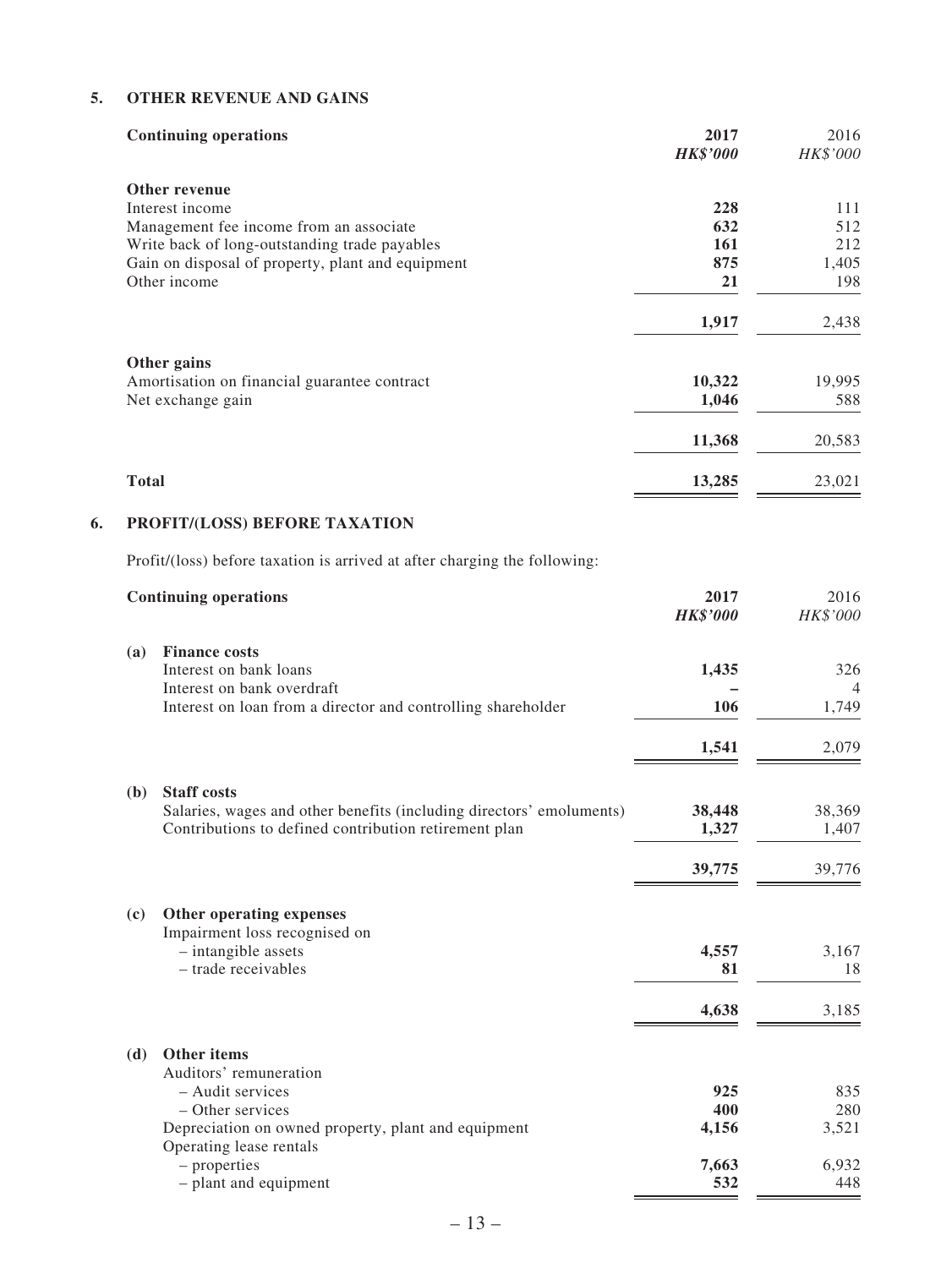### **7. TAXATION IN THE CONSOLIDATED STATEMENT OF PROFIT OR LOSS**

| <b>Continuing operations</b> | 2017<br><b>HK\$'000</b> | 2016<br>HK\$'000 |
|------------------------------|-------------------------|------------------|
| Current tax<br>Deferred tax  |                         | -                |
| Tax charge                   |                         |                  |

Hong Kong Profits Tax is calculated at 16.5% (2016: 16.5%) of the estimated assessable profit for the year. No provision for Hong Kong Profits Tax has been made for both years as the Group has no assessable profits in Hong Kong.

Canadian subsidiaries are subject to Canadian Corporate Income Tax which comprises federal and provincial income taxes. The net federal income tax is calculated at 15% (2016: 15%) and the provincial income tax is calculated at the rates prevailing in the relevant provinces. No provision for Canadian Corporate Income Tax has been made for both years as the Group has no assessable profits arising in Canada.

PRC subsidiaries are subject to PRC Enterprise Income Tax at 25% (2016: 25%). No provision for PRC Enterprise Income Tax has been made for both years as the Group has no assessable profits arising in the PRC.

Taxation arising in other jurisdictions is calculated at the rates prevailing in the relevant jurisdictions.

### **8. DIVIDENDS**

No interim dividend was paid during the year (2016: nil). The directors of the Company do not recommend any payment of a final dividend for the year ended 31 December 2017 (2016: nil).

### **9. DISCONTINUED OPERATION**

On 8 September 2017, Victory Devotion Limited ("Victory Devotion"), a direct wholly-owned subsidiary of the Company, as vendor entered into a sale and purchase agreement with an independent third party as purchaser to dispose of (i) 80% equity interest in Honour Rich China Development Limited ("Honour Rich", together with its subsidiaries (collectively, the "Honour Rich Group")); (ii) all the shareholder's loans owing by Honour Rich to Victory Devotion in the amount of approximately HK\$113.3 million; and (iii) all the loans owing by a person who is the ultimate beneficial owner of Up Fly Limited, a company which holds 20% equity interest in Honour Rich in the amount of approximately HK\$5.9 million at a total consideration of HK\$12 million. Completion of the said disposal took place on the same date. The operation of the Honour Rich Group represented the entire business segment of lottery business of the Group and therefore the cessation of the business was treated as discontinued operation in these consolidated financial statements in accordance with HKFRS 5 "Non-current Assets Held for Sale and Discontinued Operations".

The comparative consolidated statement of profit or loss and other comprehensive income, profit/(loss) before taxation stated in these consolidated financial statements and the relevant disclosure notes for profit or loss items are re-presented for discontinued operation in the current year.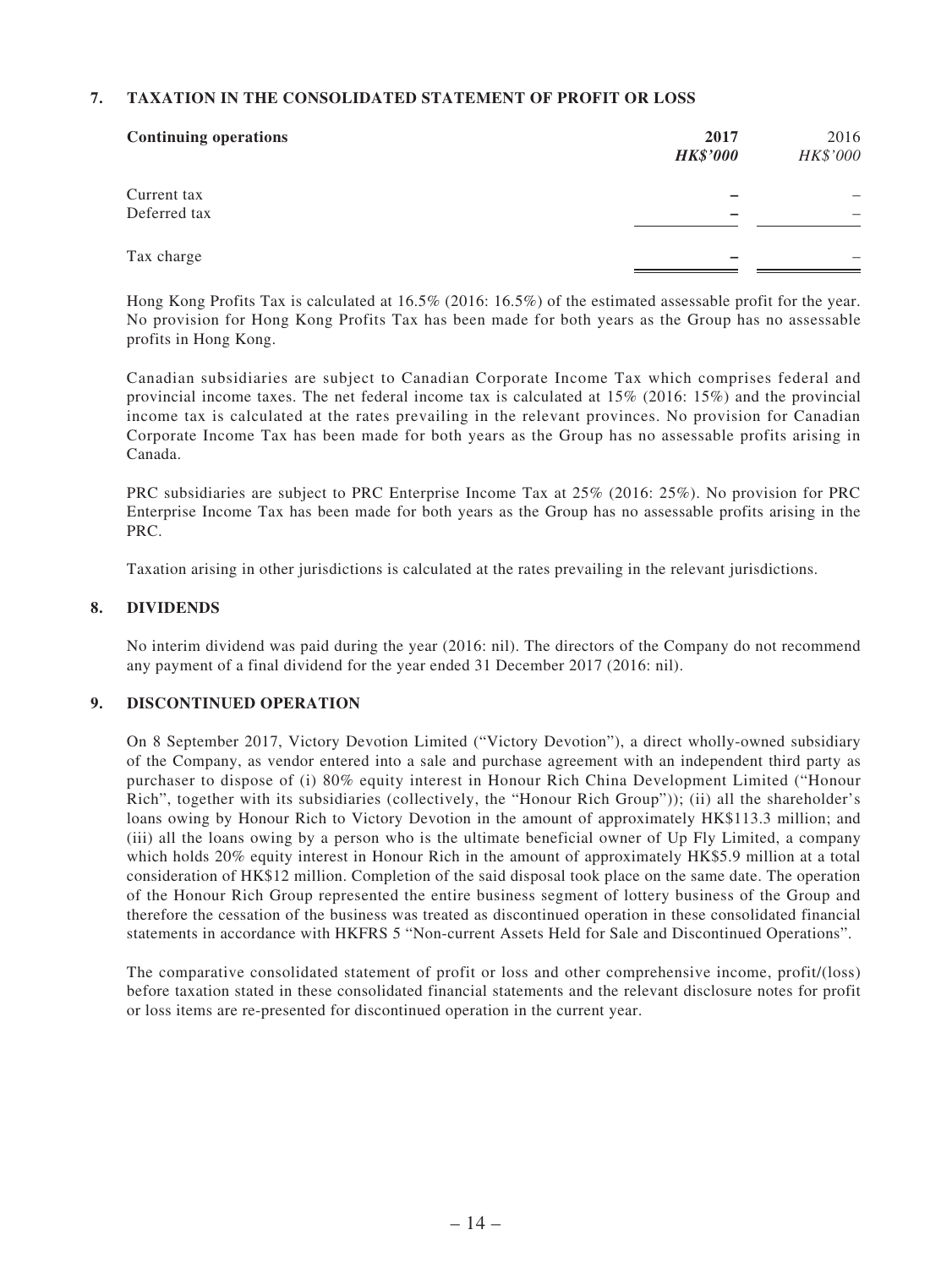### **(a) The analysis of the results of the discontinued operation included in the consolidated statement of profit or loss are as follows:**

|                                                             | 2017            | 2016      |
|-------------------------------------------------------------|-----------------|-----------|
|                                                             | <b>HK\$'000</b> | HK\$'000  |
| Revenue                                                     | 19,097          | 8,284     |
| Cost of sales                                               | (1,508)         | (2,789)   |
| Gross profit                                                | 17,589          | 5,495     |
| Other revenue and gains                                     | 30              | 548       |
| Administrative expenses                                     | (15, 345)       | (24, 346) |
| Selling expenses                                            | (2,145)         | (2, 463)  |
| Profit/(loss) before taxation                               | 129             | (20,766)  |
| Taxation                                                    |                 |           |
|                                                             | 129             | (20,766)  |
| Loss on disposal of subsidiaries                            | (37, 954)       |           |
| Loss for the year from discontinued operation               | (37, 825)       | (20,766)  |
| <b>Attributable to:</b>                                     |                 |           |
| Owners of the Company                                       | (37, 851)       | (16, 613) |
| Non-controlling interests                                   | 26              | (4,153)   |
| Loss for the year from discontinued operation               | (37, 825)       | (20,766)  |
| Other comprehensive income/(loss)                           |                 |           |
| Exchange differences on translation of financial statements |                 |           |
| of disposed subsidiaries                                    | 2,126           | (2,605)   |
|                                                             |                 |           |

### **(b) Profit/(loss) before taxation from discontinued operation is arrived at after charging the following:**

|                                                     | 2017<br><b>HK\$'000</b> | 2016<br>HK\$'000 |
|-----------------------------------------------------|-------------------------|------------------|
| Auditors' remuneration                              |                         | 140              |
| Depreciation on owned property, plant and equipment | 694                     | 1,528            |
| Loss on disposal of property, plant and equipment   | 5                       |                  |
| Operating lease rentals of properties               | 1,070                   | 1,666            |
| Net exchange loss                                   |                         |                  |
| Staff costs                                         | 10,639                  | 16,556           |
| Other information:                                  |                         |                  |
| Addition to non-current assets                      |                         | 115              |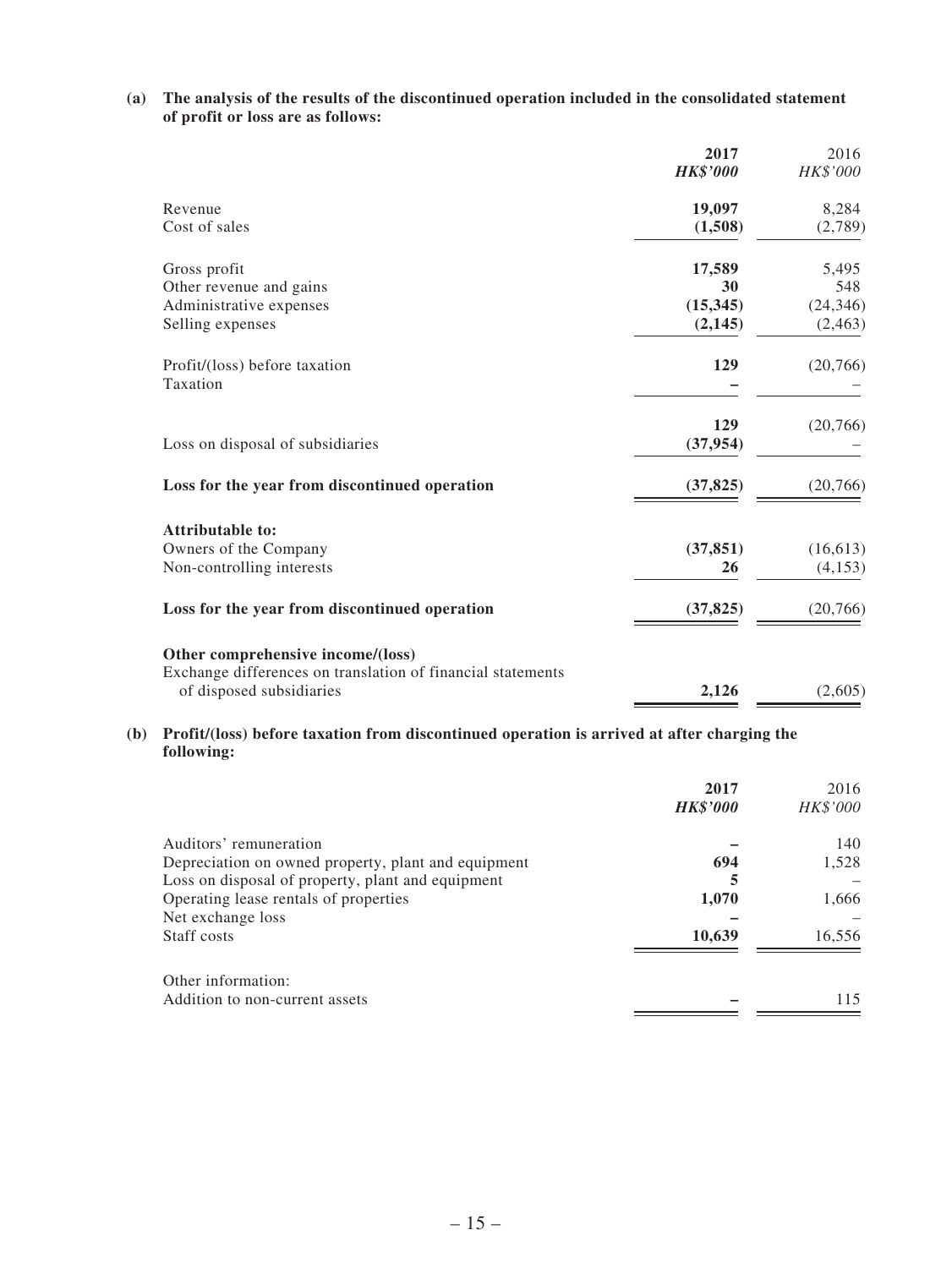### **(c) Cash flows from discontinued operation:**

|                                                                                                                                                | 2017<br><b>HK\$'000</b> | 2016<br><i>HK\$'000</i>     |
|------------------------------------------------------------------------------------------------------------------------------------------------|-------------------------|-----------------------------|
| Net cash outflow from operating activities<br>Net cash inflow from investing activities<br>Net cash inflow/(outflow) from financing activities | (7, 496)<br>7.521       | (14,883)<br>225<br>(36,918) |
| Net increase/(decrease) in cash and cash equivalent                                                                                            | 25                      | (51, 576)                   |

#### **10. (LOSS)/EARNINGS PER SHARE**

#### **(a) From continuing and discontinued operations:**

The calculation of the basic loss per share attributable to the owners of the Company is based on the following data:

|                                                                              | 2017<br><b>HK\$'000</b> | 2016<br>HK\$'000 |
|------------------------------------------------------------------------------|-------------------------|------------------|
| Loss:                                                                        |                         |                  |
| Loss for the year attributable to the owners of the Company                  | (29, 810)               | (30, 977)        |
|                                                                              | 2017                    | 2016             |
|                                                                              | 2000                    | '000'            |
|                                                                              | <b>Shares</b>           | <i>Shares</i>    |
| <b>Number of shares:</b>                                                     |                         |                  |
| Weighted average number of shares for the purpose<br>of basic loss per share | 4,926,491               | 4,926,491        |

Diluted loss per share for the years ended 31 December 2017 and 2016 was the same as the basic loss per share. There were no potential dilutive ordinary shares outstanding for both years presented.

### **(b) From continuing operations:**

The calculation of the basic (loss)/earnings per share from continuing operations attributable to the owners of the Company is based on the following data:

|                                                                                                 | 2017<br><b>HK\$'000</b> | 2016<br>HK\$'000 |
|-------------------------------------------------------------------------------------------------|-------------------------|------------------|
| Loss:                                                                                           |                         |                  |
| Loss for the year attributable to the owners of the Company                                     | (29, 810)               | (30,977)         |
| Add: Loss for the year attributable to the owners<br>of the Company from discontinued operation | 37,851                  | 16,613           |
|                                                                                                 | 8,041                   | (14,364)         |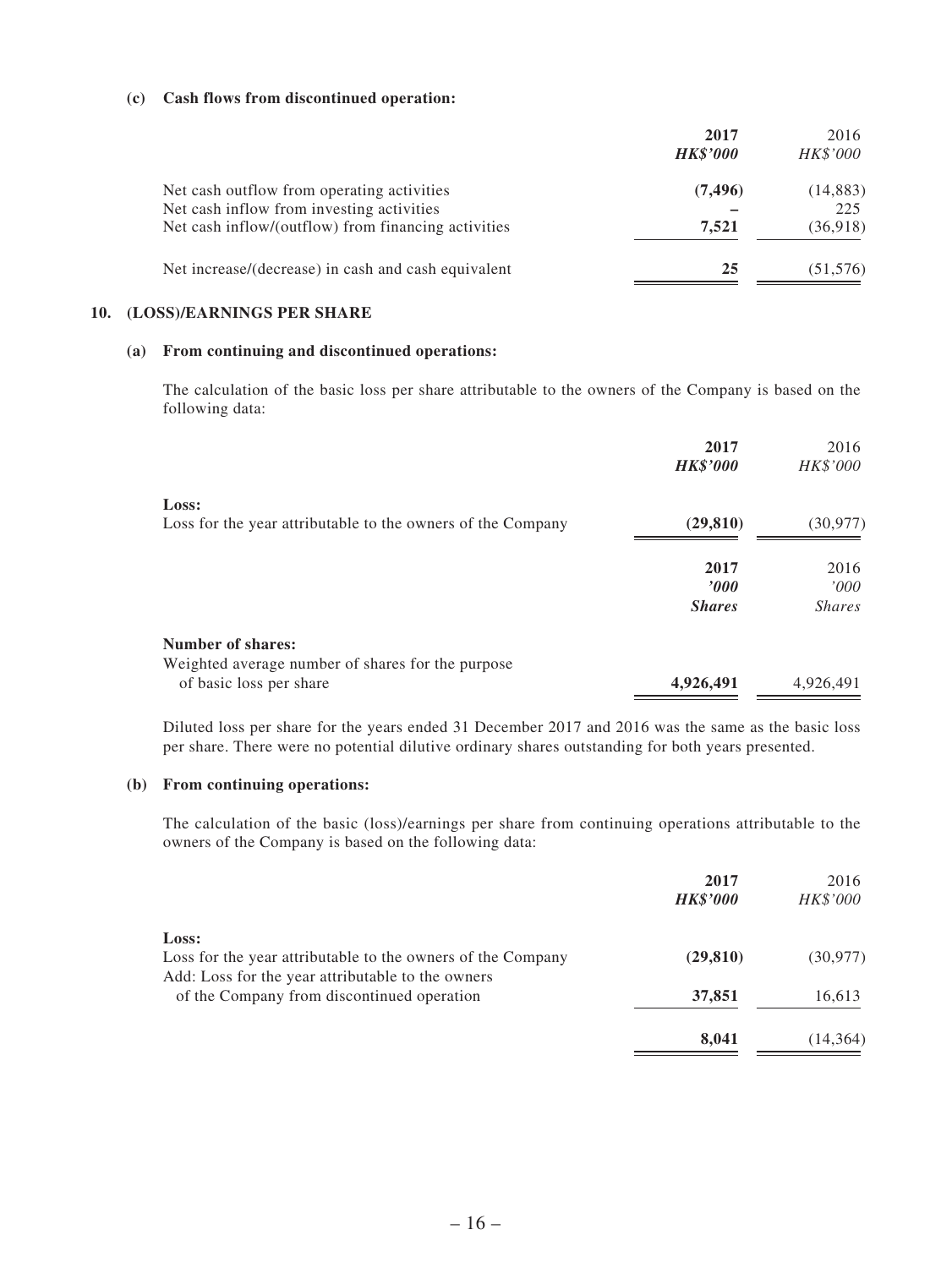The denominators used are the same as those detailed above for both basic and diluted (loss)/earnings per share.

Diluted (loss)/earnings per share for the years ended 31 December 2017 and 2016 was the same as the basic (loss)/earnings per share. There were no potential dilutive ordinary shares outstanding for both years presented.

#### **(c) From discontinued operation:**

The calculation of the basic loss per share from discontinued operation attributable to the owners of the Company is based on the following data:

|                                              | 2017            | 2016            |
|----------------------------------------------|-----------------|-----------------|
|                                              | <b>HK\$'000</b> | <i>HK\$'000</i> |
| Loss:                                        |                 |                 |
| Loss for the year attributable to the owners |                 |                 |
| of the Company from discontinued operation   | (37, 851)       | (16,613)        |

The denominators used are the same as those detailed above for both basic and diluted loss per share.

Diluted loss per share for the years ended 31 December 2017 and 2016 was the same as the basic loss per share. There were no potential dilutive ordinary shares outstanding for both years presented.

#### **11. TRADE AND OTHER RECEIVABLES**

|                                                       | At              | At          |
|-------------------------------------------------------|-----------------|-------------|
|                                                       | 31 December     | 31 December |
|                                                       | 2017            | 2016        |
|                                                       | <b>HK\$'000</b> | HK\$'000    |
| Trade receivables                                     | 7,344           | 4,385       |
| Less: Impairment loss recognised on trade receivables | (81)            | (18)        |
|                                                       | 7,263           | 4,367       |
| Other receivables                                     | 651             | 14,676      |
| Trade and other receivables                           | 7,914           | 19,043      |
| Prepayments and deposits                              | 10,688          | 15,971      |
|                                                       | 18,602          | 35,014      |

All of the trade and other receivables are expected to be recovered within one year.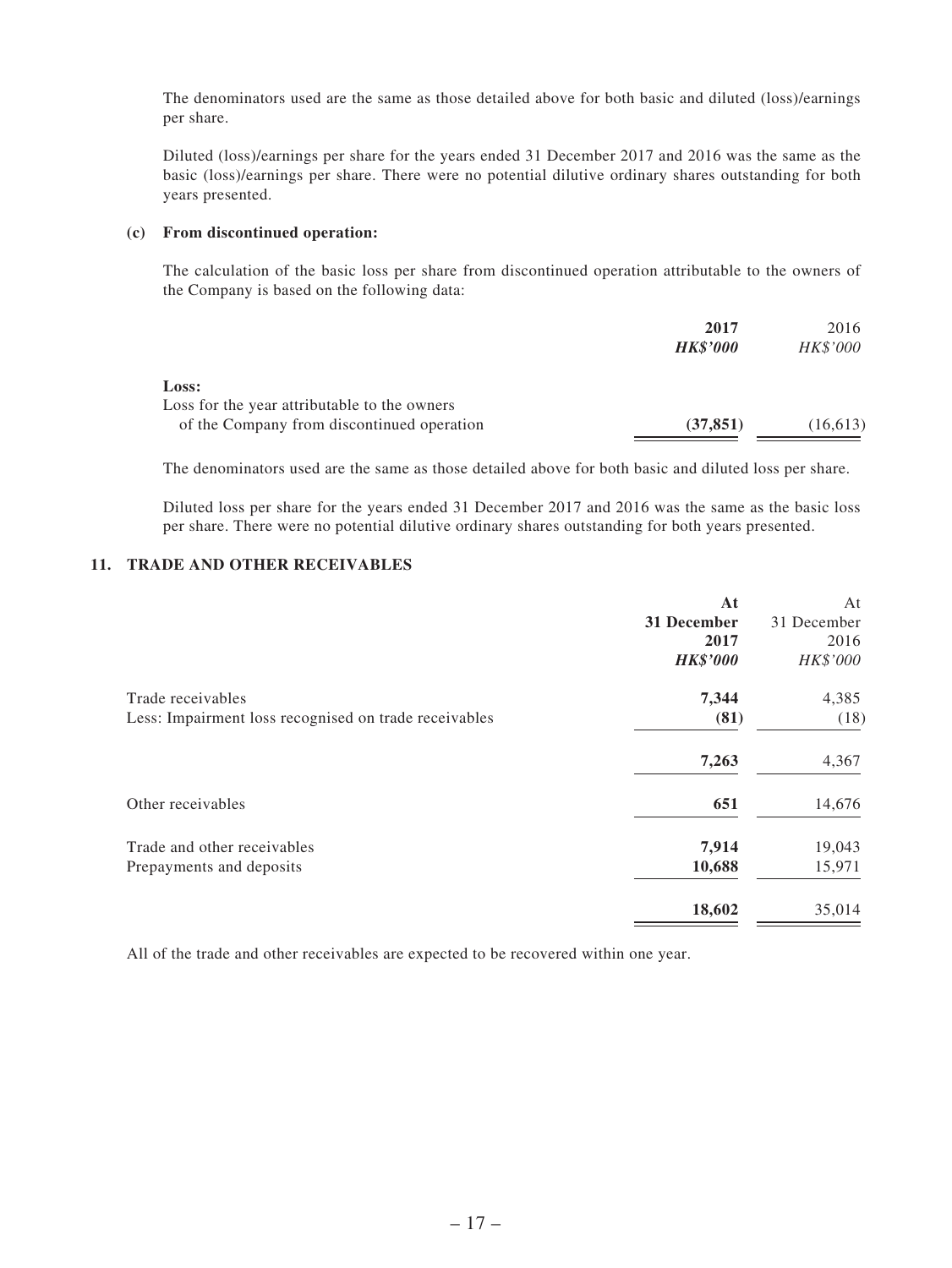### **Aging analysis**

Included in trade and other receivables, the aging analysis for trade receivables, based on the due date and net of impairment loss, is as follows:

|                       | At              | At          |
|-----------------------|-----------------|-------------|
|                       | 31 December     | 31 December |
|                       | 2017            | 2016        |
|                       | <b>HK\$'000</b> | HK\$'000    |
| Current               | 4,921           | 3,514       |
| 31 to 60 days overdue | 834             | 419         |
| 61 to 90 days overdue | 962             | 129         |
| Over 90 days overdue  | 546             | 305         |
|                       | 7,263           | 4,367       |

The Group normally allows an average credit period of 30 days to customers of travel business (2016: average credit period of 30 days). For the customers of property investment business, no credit period was granted.

### **12. TRADE AND OTHER PAYABLES**

| At              | At          |
|-----------------|-------------|
| 31 December     | 31 December |
| 2017            | 2016        |
| <b>HK\$'000</b> | HK\$'000    |
| 5,821           | 4,757       |
| 10,876          | 12,847      |
| 16,697          | 17,604      |
|                 |             |

### **Aging analysis**

Included in trade and other payables, the aging analysis of trade payables, based on the due date, is as follows:

|               | At              | At          |
|---------------|-----------------|-------------|
|               | 31 December     | 31 December |
|               | 2017            | 2016        |
|               | <b>HK\$'000</b> | HK\$'000    |
| Current       | 4,562           | 3,021       |
| 31 to 60 days | 325             | 702         |
| 61 to 90 days | 211             | 380         |
| Over 90 days  | 723             | 654         |
|               | 5,821           | 4,757       |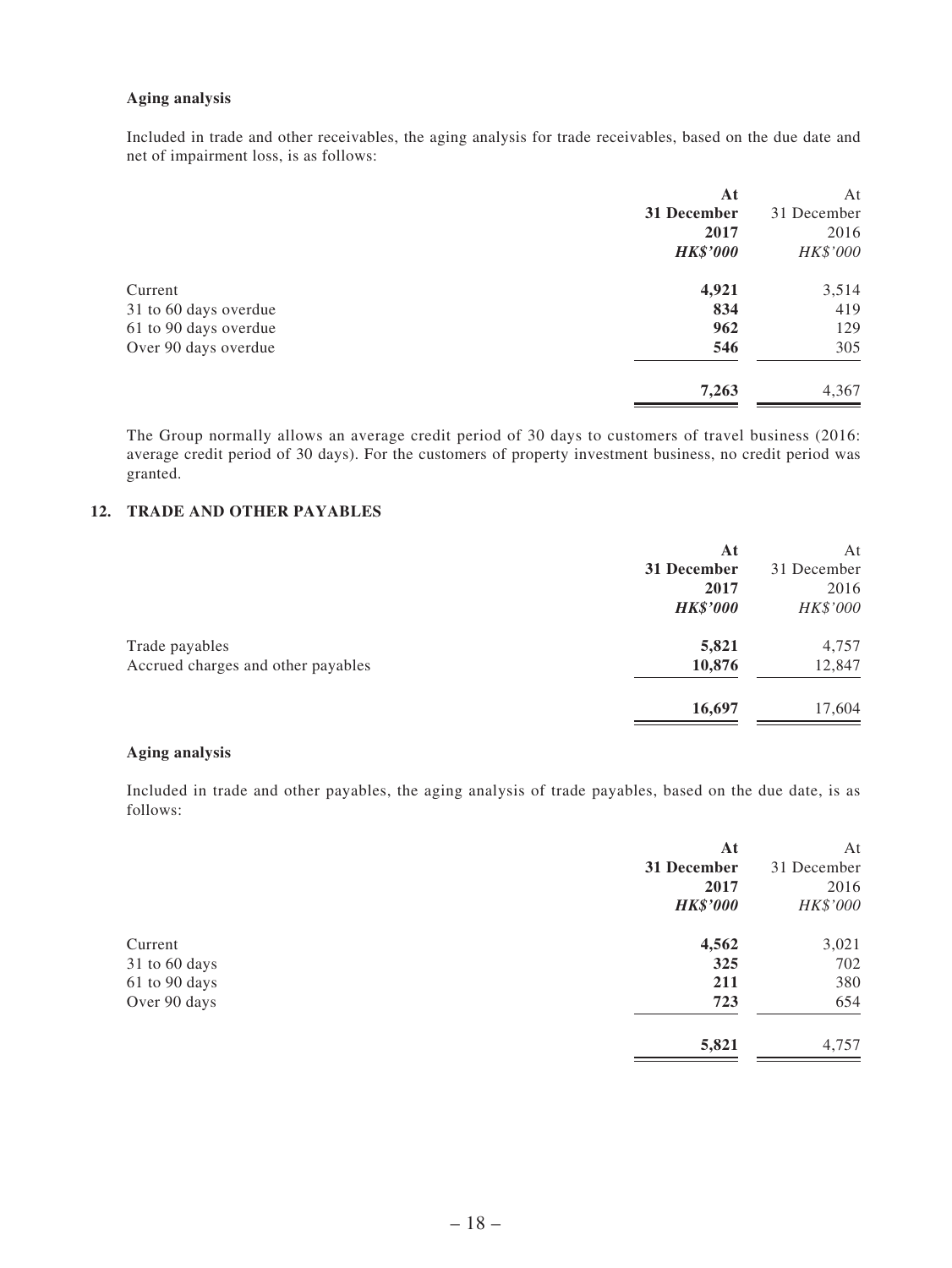### **13. EVENTS AFTER REPORTING PERIOD**

- (a) In January 2018, the Group entered into a preliminary sale and purchase agreement with an independent third party to acquire the entire issued share capital of and the related shareholders' loans to two companies which hold several commercial properties in Wanchai at a total consideration of approximately HK\$58.2 million (subject to adjustment based on the net current asset value of these two companies as defined in the said preliminary sale and purchase agreement). The said acquisition is expected to be completed in April 2018.
- (b) As announced by the Company on 13 February 2018, the Group entered into a sale and purchase agreement with a company which is direct wholly and beneficially owned by Mr. Yeung Hoi Sing, Sonny, the Chairman of the Board, an executive director and a controlling shareholder of the Company, to acquire the entire issued share capital of and the related shareholders' loans to two companies which hold indirectly two commercial properties in Admiralty Centre which are located adjacent to the property that is currently held by the Group (the "Proposed Acquisition") at a total consideration of HK\$148 million (subject to adjustment based on the net current asset value of these two companies as defined in the said sale and purchase agreement). The Proposed Acquisition constitutes a discloseable and connected transaction for the Company under the Rules Governing the Listing of Securities on The Stock Exchange of Hong Kong Limited and is therefore subject to, among others, independent shareholders' approval. For details of the Proposed Acquisition, please refer to the announcement dated 13 February 2018 issued by the Company.

### **14. COMPARATIVES**

The comparative consolidated statement of profit or loss has been re-presented as the lottery business segment discontinued during the current year. Certain comparative amounts have been reclassified to conform to the current year's presentation. In the opinion of the Company's directors, such reclassification provide a more appropriate presentation on the Group's business segments.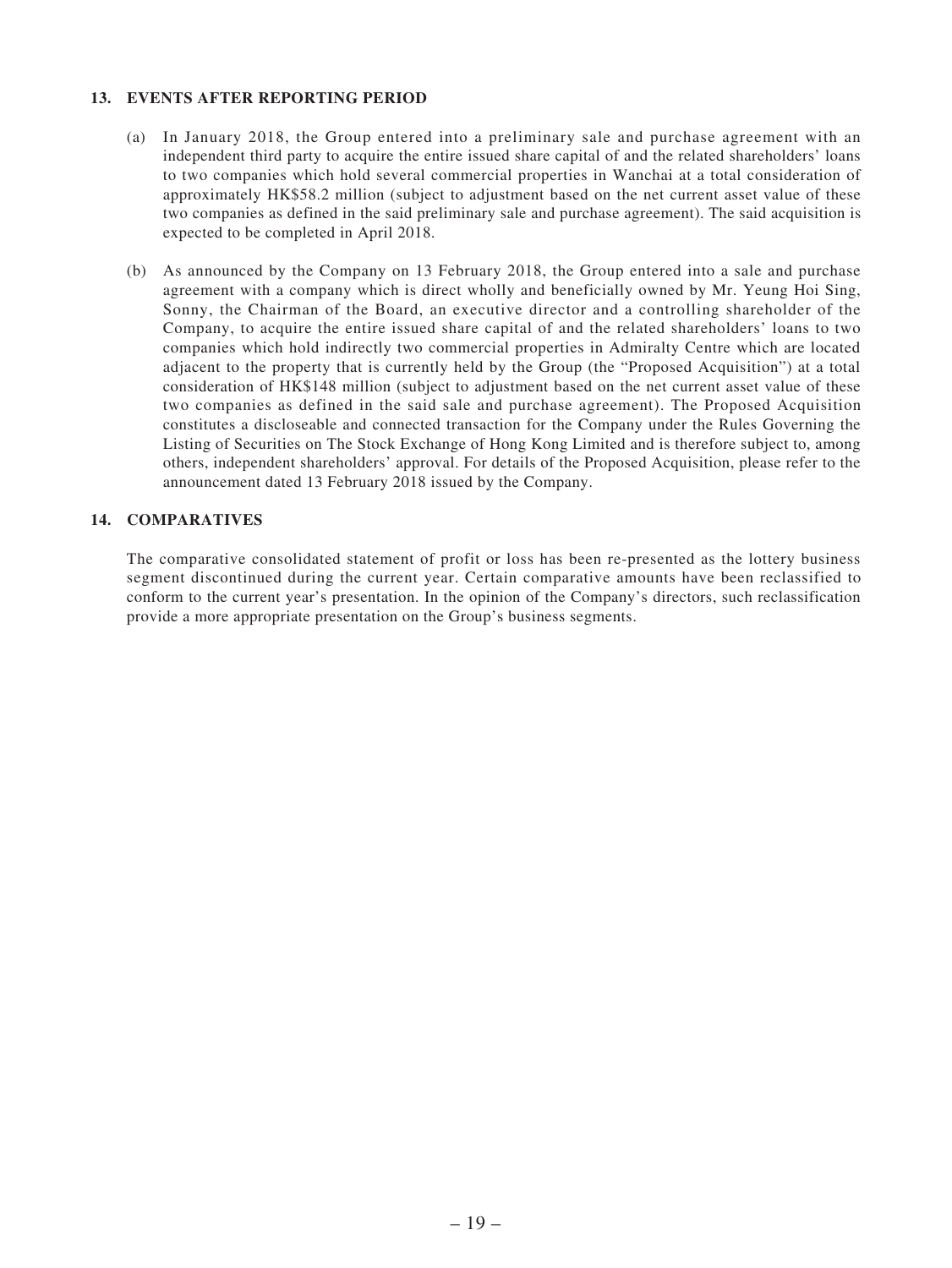# **MANAGEMENT DISCUSSION AND ANALYSIS**

# **Overview**

Global economies enjoyed the upswing in 2017 on the back of robust investment, improving consumer confidence and labour market, while Macau's gross gaming revenue ("GGR") experienced a recovery driven by the solid VIP and mass growth momentum in 2017 under such positive backdrop. The global economy is expected to grow at a strong pace and the Group is optimistic about the economic outlook for the year ahead. The Group has made further progress in its property investment business since 2016, and will continue to strengthen its competitiveness by exploring new opportunities. It will also strive to fortify its business portfolio to capture the enormous market potential, by leveraging on its experience in entertainment and tourist-related industries.

The following discussion should be read in conjunction with the consolidated financial statements and the related notes included in this announcement.

### **Results**

Loss attributable to owners of the Company for the year ended 31 December 2017 amounted to approximately HK\$29.8 million (2016: approximately HK\$31.0 million) including a loss recognised from the Disposal (as defined hereinafter) of approximately HK\$37.9 million, whilst loss per share from continuing and discontinued operations was 0.61 HK cents (2016: 0.63 HK cents). Notwithstanding the Group shared a loss of the associates relating to Ponte 16, the flagship investment project of the Group, for the year ended 31 December 2017 which was mainly due to the performance of Ponte 16 adversely affected by the Super Typhoon Hato in August 2017 and the increase in the loss of the Group's travel business, loss for the year reduced by approximately 10% to approximately HK\$33.5 million (2016: approximately HK\$37.1 million) which was mainly attributable to the fair value gain on investment properties.

### **Continuing Operations**

For the year ended 31 December 2017, revenue of the Group was approximately HK\$589.9 million, increased by approximately 4% from approximately HK\$564.8 million for the same period of 2016. Gross profit decreased by approximately 2% to approximately HK\$20.1 million (2016: approximately HK\$20.6 million). The Group's shared loss of the associates relating to Ponte 16 for the year of 2017 was approximately HK\$9.9 million (2016: profit of approximately HK\$17.5 million). Earnings per share from continuing operations was 0.16 HK cents (2016: loss per share from continuing operations was 0.29 HK cents).

### **Discontinued Operation**

Reference was made to the Company's announcement dated 8 September 2017 in relation to the disposal of the Group's lottery business at a consideration of HK\$12.0 million (the "Disposal"). Upon completion of the Disposal in September 2017, a loss of approximately HK\$37.9 million was recognised by the Group, and the Group ceased to carry on any lotteryrelated business in China.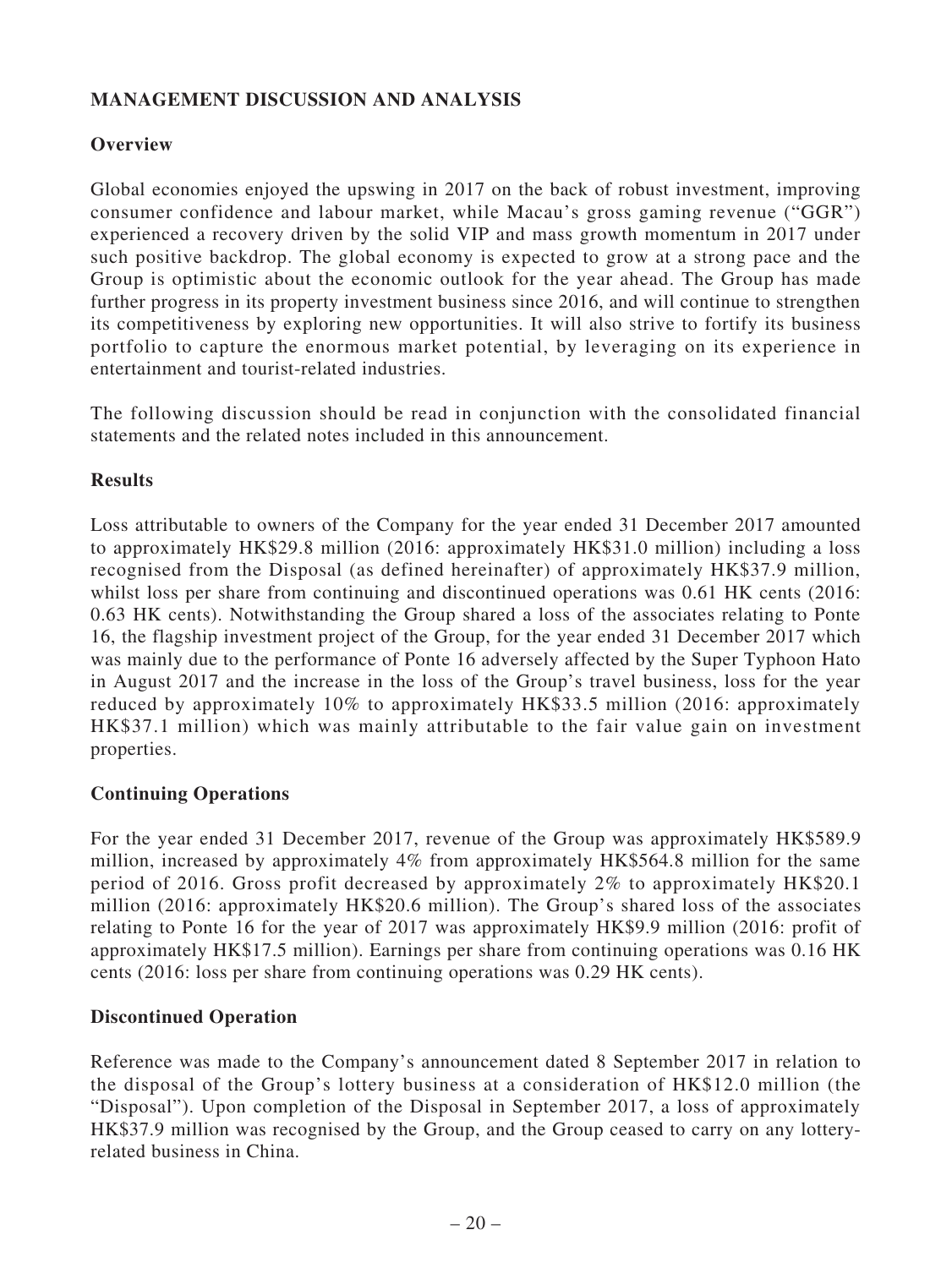In 2017, revenue of the lottery business amounted to approximately HK\$19.1 million (2016: approximately HK\$8.3 million). The segment loss was approximately HK\$37.8 million (2016: approximately HK\$20.8 million), including the loss of approximately HK\$37.9 million on the Disposal as mentioned above. Loss attributable to the owners of the Company from the discontinued operation of approximately HK\$37.9 million (2016: approximately HK\$16.6 million) was recorded for the reporting year.

### **Dividends**

No interim dividend was paid in 2017 (2016: nil). The directors of the Company ("Director(s)") do not recommend any payment of a final dividend for the year ended 31 December 2017 (2016: nil).

### **Review of Operations**

### *Travel Business*

The Group operates Jade Travel Ltd. ("Jade Travel"), one of the largest travel agencies in Canada, and has developed two business segments in order to provide more professional services to customers. Air Booking Center was established in early 2017 to serve corporate customers, while the traditional Jade Tours targets at retail and tour customers.

In view of the gradual economic recovery and the increasing demand for leisure travel, the Group strategically strengthened its operations by expanding the retail segment with its established brand in the region. With the increasing savvy and demand from travellers, Jade Travel extended its product offerings to provide featured and personalised travel packages, allowing travellers to enjoy in-depth and unique travel experience with extra fine delicacies and entertainment arrangements. Together with its online booking service platforms and 24 hour customer hotline service, the retail business was well received by the customers in 2017.

Jade Travel also worked closer with several leading domestic and international online travel portals to provide more competitive price on ticket sales. In order to achieve a more efficient resources allocation, Jade Travel established a new business line in wholesale by providing ticketing fulfilment service for online travel agencies in addition to its traditional wholesale business.

During the reporting year, the ever-changing market trend and technology reshaped the attitude and habit toward travellers, Jade Travel has strived to respond and react to the market dynamics in order to stay ahead of the competition. Revenue of the segment increased to approximately HK\$583.4 million for the year ended 31 December 2017 (2016: approximately HK\$562.7 million). Loss in this segment amounted to approximately HK\$15.7 million (2016: approximately HK\$7.9 million), including an impairment loss on intangible assets of approximately HK\$4.6 million (2016: approximately HK\$3.2 million) which was recognised for the reporting year.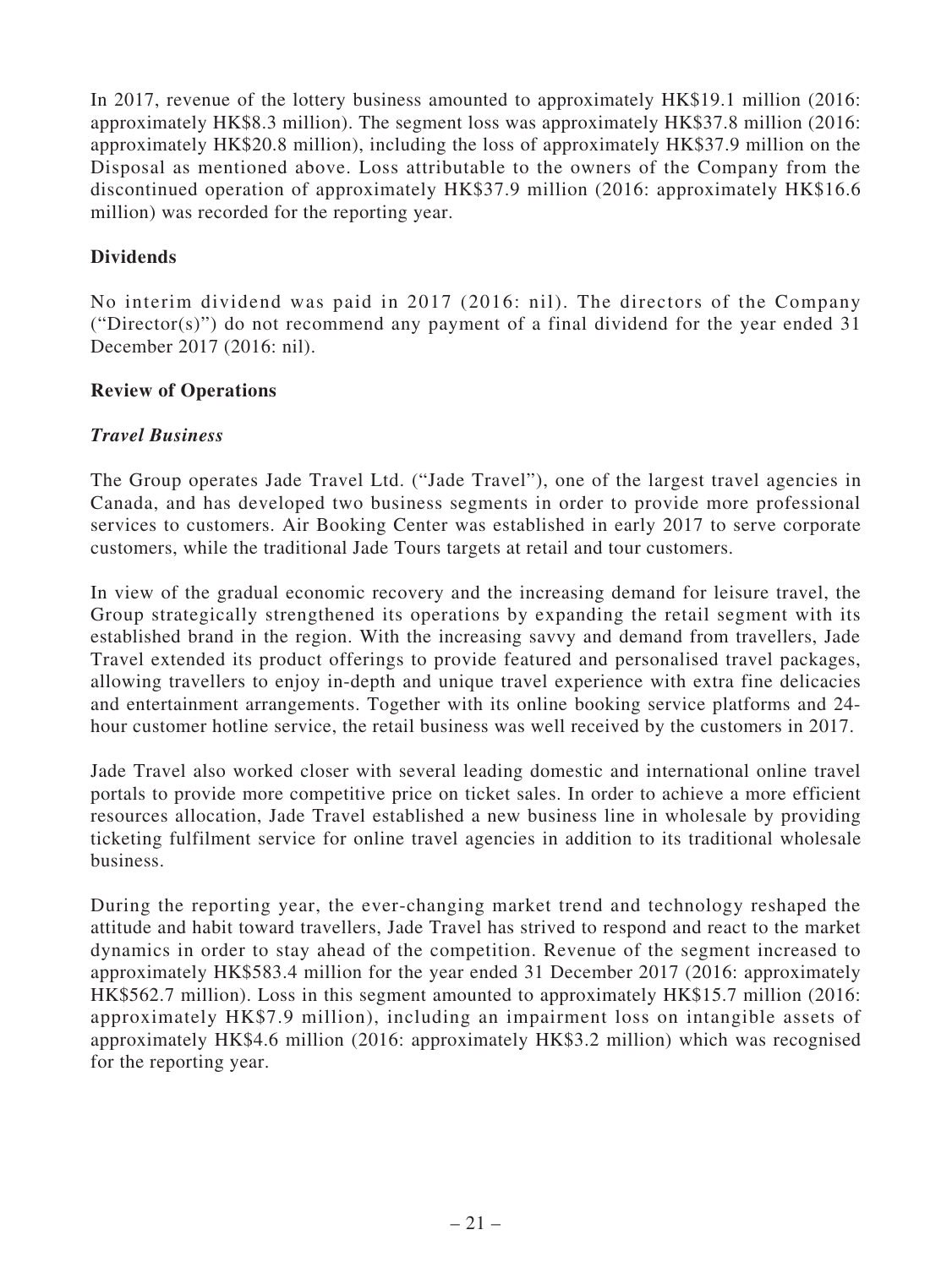# *Property Investment Business*

The Group has built an investment portfolio of commercial properties in prime locations in Hong Kong for steady rental income and capital appreciation potential since mid of 2016. In February 2017, an indirect wholly-owned subsidiary of the Company entered into a sale and purchase agreement with an independent third party to acquire a property in Sing-Ho Finance Building, Wanchai at a consideration of approximately HK\$19.5 million and the acquisition was completed in April 2017. Coupled with the property in Admiralty Centre (the "Existing Property"), the Group currently owns two office premises in Hong Kong for investment purpose.

Benefiting from the soaring property prices in Hong Kong, the Group recorded a huge noncash fair value gain on investment properties and a substantial increase of approximately sixty times in this segment results. Revenue of the property investment business for the reporting year amounted to approximately HK\$6.5 million, representing an increase of approximately 200% as compared with approximately HK\$2.2 million for the last corresponding year, while segment profit was approximately HK\$83.4 million (2016: approximately HK\$1.3 million) including the fair value gain on investment properties of approximately HK\$79.2 million (2016: nil).

# *Investment Project — Ponte 16*

The opening of new resorts and diversified entertainment offerings supported Macau to retrieve its economic growth momentum, where the total GGR in Macau reported a substantial year-on-year growth of 19% in 2017. However, the Super Typhoon Hato ripped through Macau in August 2017, caused widespread flood around the inner harbour of the Macau Peninsula and caused partial closure of Ponte 16's casino operation for about one month.

As at 31 December 2017, the casino of Ponte 16 had 109 gaming tables, consisting of 96 mass gaming tables, 7 high-limit tables and 6 VIP tables. Adjusted EBITDA\* for the reporting year decreased by approximately 19% to approximately HK\$225.3 million (2016: approximately HK\$277.4 million). Thanks to the increasing visitors to Macau and the continual effort and promotions at Ponte 16, there was a satisfactory improvement in the overall revenue of Sofitel Macau At Ponte 16 that the average occupancy rate reached to approximately 91% during the reporting year.

With its dedication in offering guests with top notch resort experience, Sofitel Macau At Ponte 16 received 16 honourable industry awards in 2017 as the recognitions of its outstanding quality and world-class services. These awards include "Best Luxury Hotel in Macau" and "Best Romantic Hotel in Macau" by Haute Grandeur Global Hotel Awards 2017, "Elegant Luxury Hotel of the year" by The Luxury Travel Guide and more. Privé was awarded with "My Favorite Hotel Restaurant" by iFood Award 2017, and "French Cuisine Country Winner" by 2017 World Luxury Restaurant Awards and So SPA was awarded with "Asia's Top Wellness Spa" by NOW Travel Asia Awards 2017. The above awards have highly recognised the superior international standard and quality offered by Sofitel Macau At Ponte 16.

*<sup>\*</sup> Adjusted EBITDA: Earnings Before Interest, Taxation, Depreciation and Amortisation (and excluded interest income from the pledged bank deposit)*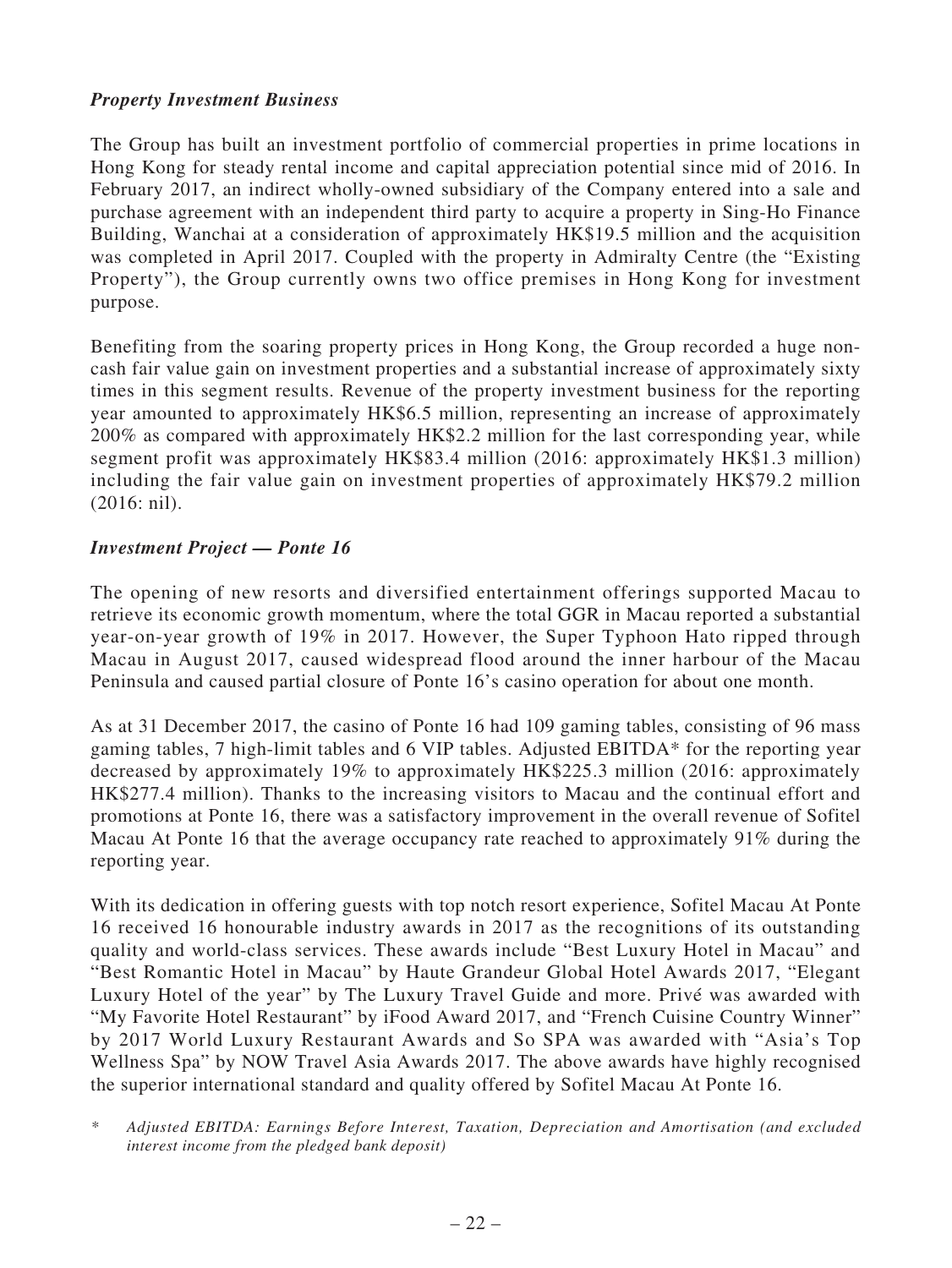Taking advantage of higher volume of visitors to Macau, Ponte 16 continues to enhance its entertainment portfolio and marketing strategy to maintain its leading position as one of the most popular destinations in the Macau Peninsula. The only virtual and professional car racing facility in Macau — "G Racing Simulators" was introduced during the reporting year, which offers 16 stations of 4K racing simulation of the Macau Grand Prix Racing Event. Ponte 16 also embraces the prolific local cultures through inviting quality street performers to make great performances at the outdoor plaza, filling additional vitality and arts to the unique local culture of Macau's inner harbour.

Ponte 16 has deep roots in the community and takes a proactive approach to address the sustainability challenges faced by its hotel and entertainment businesses. It also supports and promotes responsible gaming in accordance with the rules and regulations of the Macau government authorities, by upholding related policies and practices during daily operations.

With the implementation of environmental management system and the internal "Planet 21 Program", Ponte 16 has continued to improve its performance in energy usage, water consumption, waste and emissions in the hotel operation. During the reporting year, Sofitel Macau At Ponte 16 was granted the "Silver Award" by Macao Green Hotel Award as a recognition of its continuous investment on environmental initiatives, in particular for the replacement of LED lights with higher energy efficiency, and the adoption of water recycling scheme that reused over 9,600m<sup>3</sup> of grey water for toilet flushing purpose, as well as the installation of flow regulators to improve water consumption efficiency.

In view of the maturity of the syndicated loan facilities granted to Pier 16 – Property Development Limited ("Pier 16 – Property Development", an associate of the Group and is principally engaged in the investment, development and, through its subsidiaries, operation of Ponte 16) on 29 June 2017 and for the purposes of, among others, refinancing the syndicated loan facilities and financing the repayment of certain shareholders' loans previously advanced to Pier 16 – Property Development, Pier 16 – Property Development entered into an amended and restated facility agreement (the "Amended Facility Agreement") with, among others, a bank as lender in June 2017. Pursuant to the Amended Facility Agreement, the maturity date under the syndicated loan facilities agreement was extended to 28 June 2022 and the facility amount was revised to the aggregate amounts of HK\$735 million and MOP273 million (the "Revised Loan Facilities").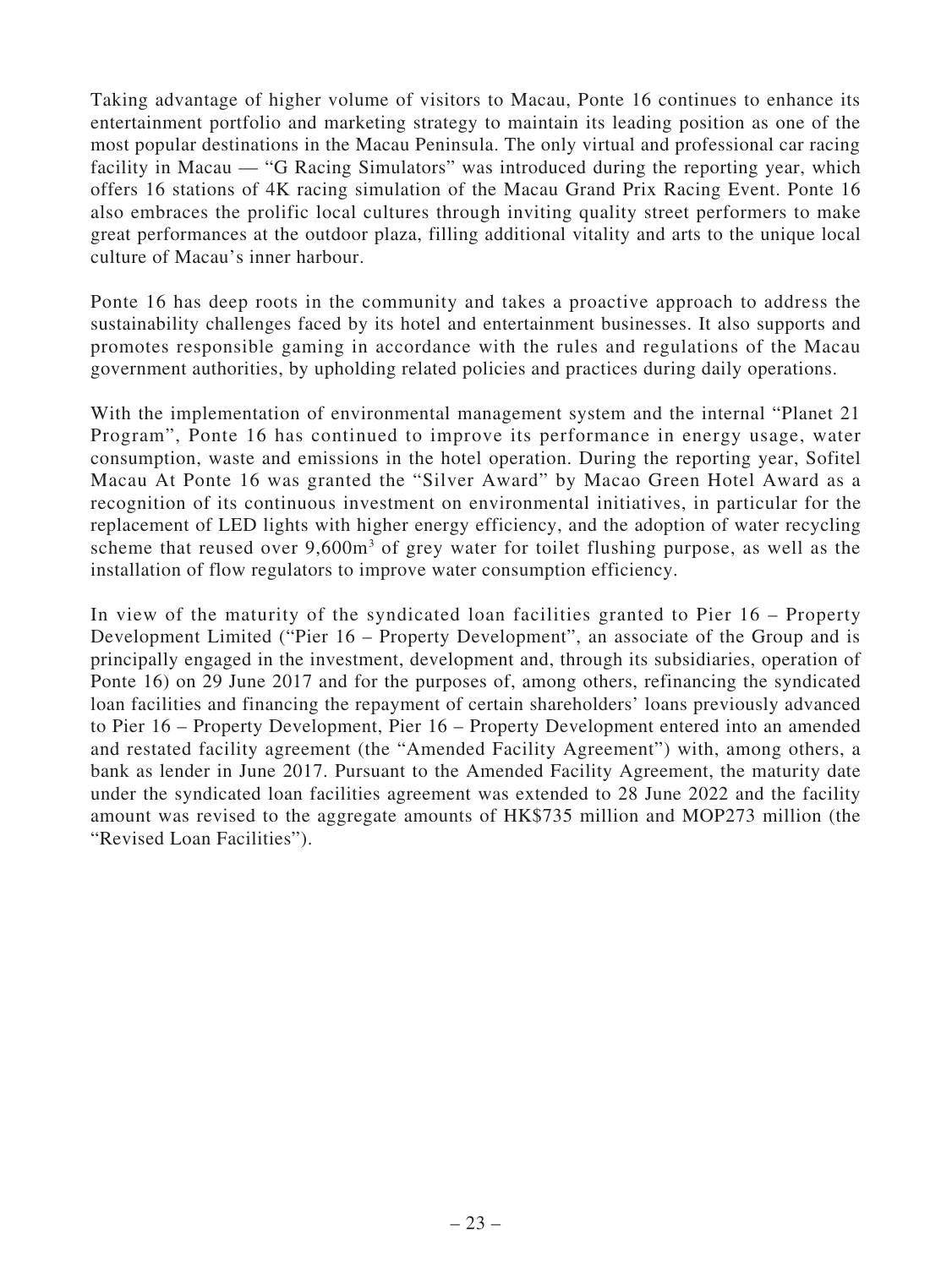### **Financial Review**

### *Liquidity, Financial Resources and Gearing*

As at 31 December 2017, the Group had net current assets of approximately HK\$160.7 million (31 December 2016: approximately HK\$252.9 million) and net assets of approximately HK\$997.9 million (31 December 2016: approximately HK\$1,006.4 million). The Group adopts a conservative approach towards its treasury policies. The Group strives to reduce exposure to credit risk by monitoring the trade receivables of its customers on an ongoing basis. To manage liquidity risk, the Board closely monitors the Group's liquidity position to ensure that the liquidity structure of the Group's assets, liabilities and commitments can meet its funding requirements. Presently, there is no hedging policy with respect to the foreign exchange exposure. The Group's transactional currency are Hong Kong dollars ("HK\$") and Canadian dollars ("CAD") as substantially all the revenues are in HK\$ and CAD. The Group's transactional foreign exchange exposure was insignificant.

On 1 December 2008, Mr. Yeung Hoi Sing, Sonny ("Mr. Yeung", being the Chairman of the Board, an executive Director and a controlling shareholder of the Company) provided a HK\$200 million term loan facility to the Company which is unsecured and charged with interest at the prime rate quoted for Hong Kong dollars loans by The Hongkong and Shanghai Banking Corporation Limited. The principal amount of the loan facility was increased up to HK\$290 million on 14 April 2009 (the "Revised Mr. Yeung's Loan Facility") and the final repayment date of the loan and all other sums owing to Mr. Yeung under the Revised Mr. Yeung's Loan Facility was further extended from 31 October 2016 to 31 October 2018 by a supplemental letter of agreement dated 15 March 2016. As at 31 December 2017, the Company had no outstanding loan owed to Mr. Yeung under the Revised Mr. Yeung's Loan Facility (31 December 2016: nil).

In 2016, the Group obtained a secured bank facility which bears interest at Hong Kong interbank offered rate (HIBOR) plus 2% per annum. The proceeds of the facility were for the Group's general operation. During the reporting year, the Company had repaid all the outstanding loans under such secured bank facility (31 December 2016: approximately HK\$122.5 million).

Apart from the aforesaid loans, as at 31 December 2017, there was a loan from non-controlling shareholder of approximately CAD4.3 million, equivalent to approximately HK\$27.2 million (31 December 2016: approximately CAD4.0 million and HK\$7.3 million, totally equivalent to approximately HK\$30.7 million). The loan was interest-free and unsecured. As at 31 December 2017, total equity attributable to owners of the Company was approximately HK\$1,010.6 million (31 December 2016: approximately HK\$1,033.5 million). The gearing ratio, which was measured on the basis of the interest-bearing borrowings of the Group over total equity attributable to owners of the Company, as the Group has no interest-bearing borrowings as at 31 December 2017, the gearing ratio was zero (31 December 2016: approximately 12%).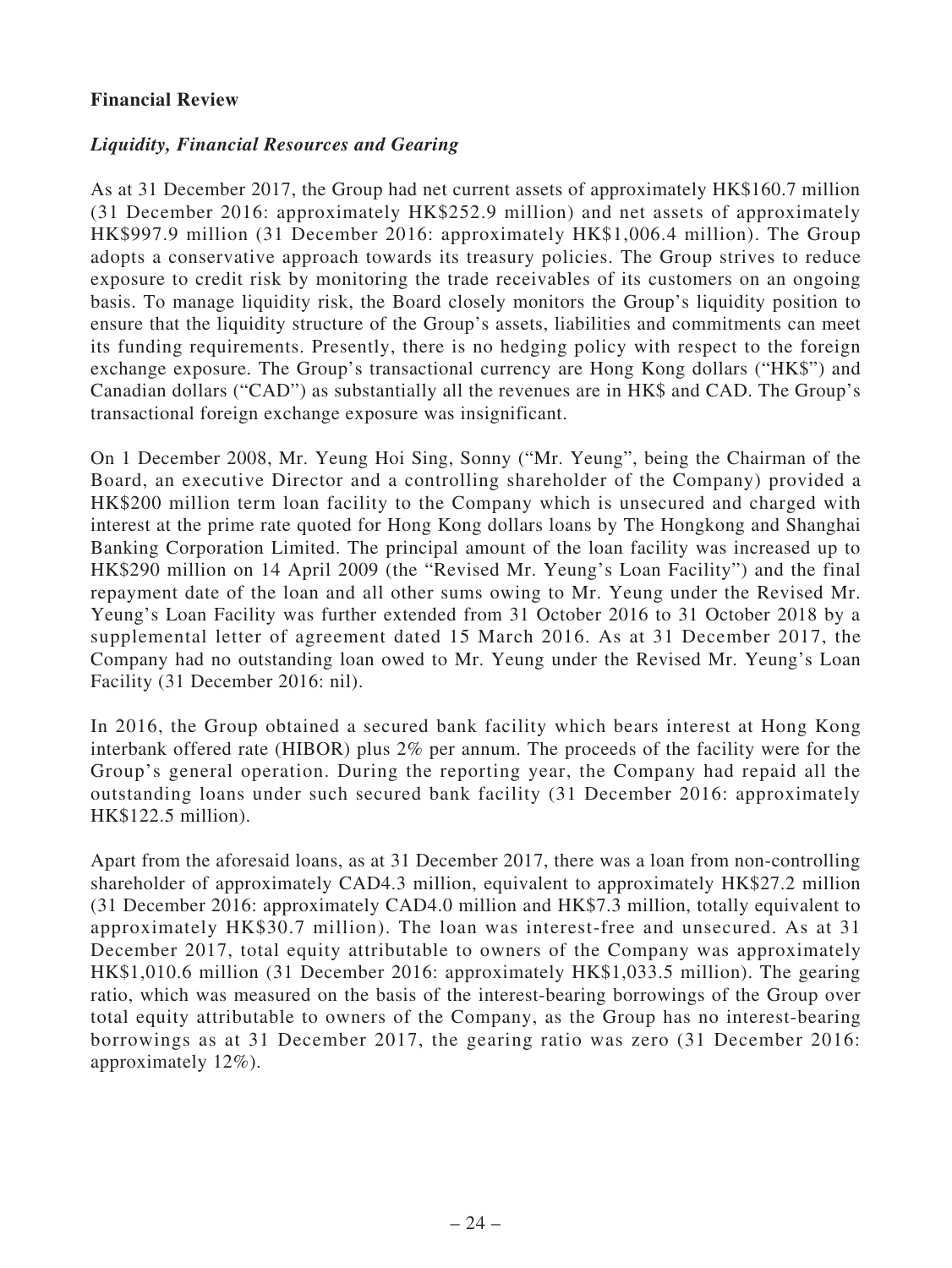# *Provision of Financial Assistance to Pier 16 – Property Development*

References were made to the announcement dated 16 June 2017 (the "Financial Assistance Announcement") and the circular dated 19 July 2017 (the "Financial Assistance Circular") issued by the Company in relation to the provision of financial assistance to Pier 16 – Property Development (the "2017 Financial Assistance"). The estimated total exposure of the Company under the provision of the 2017 Financial Assistance was approximately HK\$532 million.

The provision of the 2017 Financial Assistance constituted a major transaction for the Company under the Rules Governing the Listing of Securities on The Stock Exchange of Hong Kong Limited (the "Listing Rules"). On 16 June 2017, the Company obtained a written shareholder's approval from a shareholder, which held approximately 52.10% of the entire issued share capital of the Company as at the date of such written approval, in respect of the provision of the 2017 Financial Assistance. For further details of the 2017 Financial Assistance, please refer to the Financial Assistance Announcement and the Financial Assistance Circular.

Based on the valuation performed by an independent professional valuer, the Group has recognised financial guarantee contract liability of approximately HK\$3.2 million at the date of its issuance, and has a corresponding increase in its interests in associates as deemed capital contribution.

# *Pledge of Assets*

As at 31 December 2017, the Group had secured the following assets:

- (a) the Group pledged the time deposits of approximately CAD1.5 million and United States dollars ("USD") 0.1 million, totally equivalent to approximately HK\$10.1 million (31 December 2016: approximately CAD1.5 million and USD0.1 million, totally equivalent to approximately HK\$9.4 million) to certain banks for the issuance of a standby letter of credit and overdraft facility of approximately CAD1.5 million and a standby letter of credit of approximately USD0.1 million, totally equivalent to approximately HK\$10.0 million (31 December 2016: a standby letter of credit and overdraft facility of approximately CAD1.5 million and a standby letter of credit of approximately USD0.1 million, totally equivalent to approximately HK\$9.3 million) for the operation of the Group;
- (b) World Fortune Limited, an indirect wholly-owned subsidiary of the Company, pledged all (31 December 2016: all) of its shares in Pier 16 – Property Development to a bank in respect of the Revised Loan Facilities; and
- (c) the Group pledged one of its investment properties with a carrying amount of approximately HK\$269.0 million (31 December 2016: approximately HK\$191.7 million) to secure against a bank loan granted to the Group.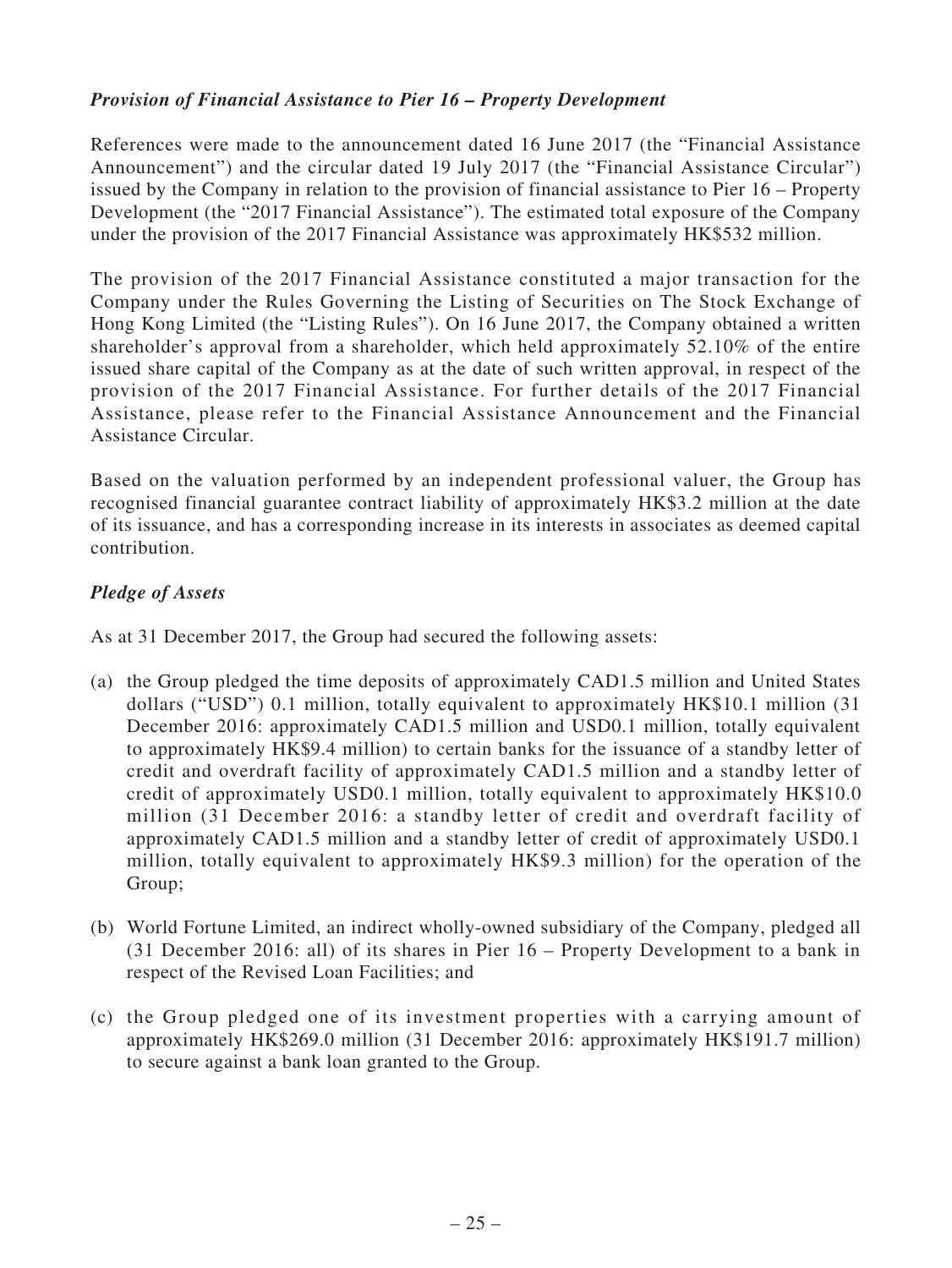# *Contingent Liabilities*

The Company gave a new corporate guarantee (the "New Guarantee") to a bank in respect of the Revised Loan Facilities under the 2017 Financial Assistance. The maximum guarantee amount borne by the Company under the New Guarantee was HK\$490 million. The guarantee previously issued by the Company in the amount of HK\$1,176 million for the syndicated loan facilities granted to Pier 16 – Property Development, which had been fully repaid on 29 June 2017, was released during the year.

The outstanding loan under the Revised Loan Facilities as at 31 December 2017 was approximately HK\$635.0 million (31 December 2016: the outstanding loan under the previous syndicated loan facilities was approximately HK\$260.9 million).

### **Human Resources**

As at 31 December 2017, the Group had a total of 114 employees. Remuneration is determined on the basis of qualifications, experience, responsibilities and performance. In addition to the basic remuneration, staff benefits include medical insurance and retirement benefits. Share options may also be granted to eligible employees of the Group as a long-term incentive.

### **Prospects**

With the solid economic foundation set in 2017, the outlook of global economic growth is expected to be positive in 2018 amid the political uncertainties. In order to capture the opportunities and benefit from the recovering market sentiment, the Group has significantly re-shaped the business portfolio with progressive development of property investment business and the Disposal, and will continue to evolve the offerings in the entertainment and tourist-related industries to create greater value.

The major infrastructure improvement and the Greater Bay Area initiatives are believed to increase Macau's exposure to domestic and international visitors. In addition to Macau government's supporting policies in transforming into the "World Centre of Tourism and Leisure", the Group is optimistic with the growth potential in Macau in the long-term. Nowadays, non-gaming facilities in particular of the family fun entertainment have emerged a higher priority for Macau visitors. The Group will continue to explore and enrich the spectrum of its entertainment offerings, while Ponte 16 is well-prepared to introduce new adventures and interactive games in order to remain competitive in the market.

Jade Travel's online ticketing fulfilment service is expected to grow steadily in 2018, with the ongoing advancement of the automated ticketing process on the online platform and the active advertising strategies on social media and APPs. Complementing the corporate and wholesale divisions, the retail division is well-positioned as a high-end customised tours provider in the market, it will also continue to develop a broader variety of creative and featured travel packages to maintain its competitive edge and market share.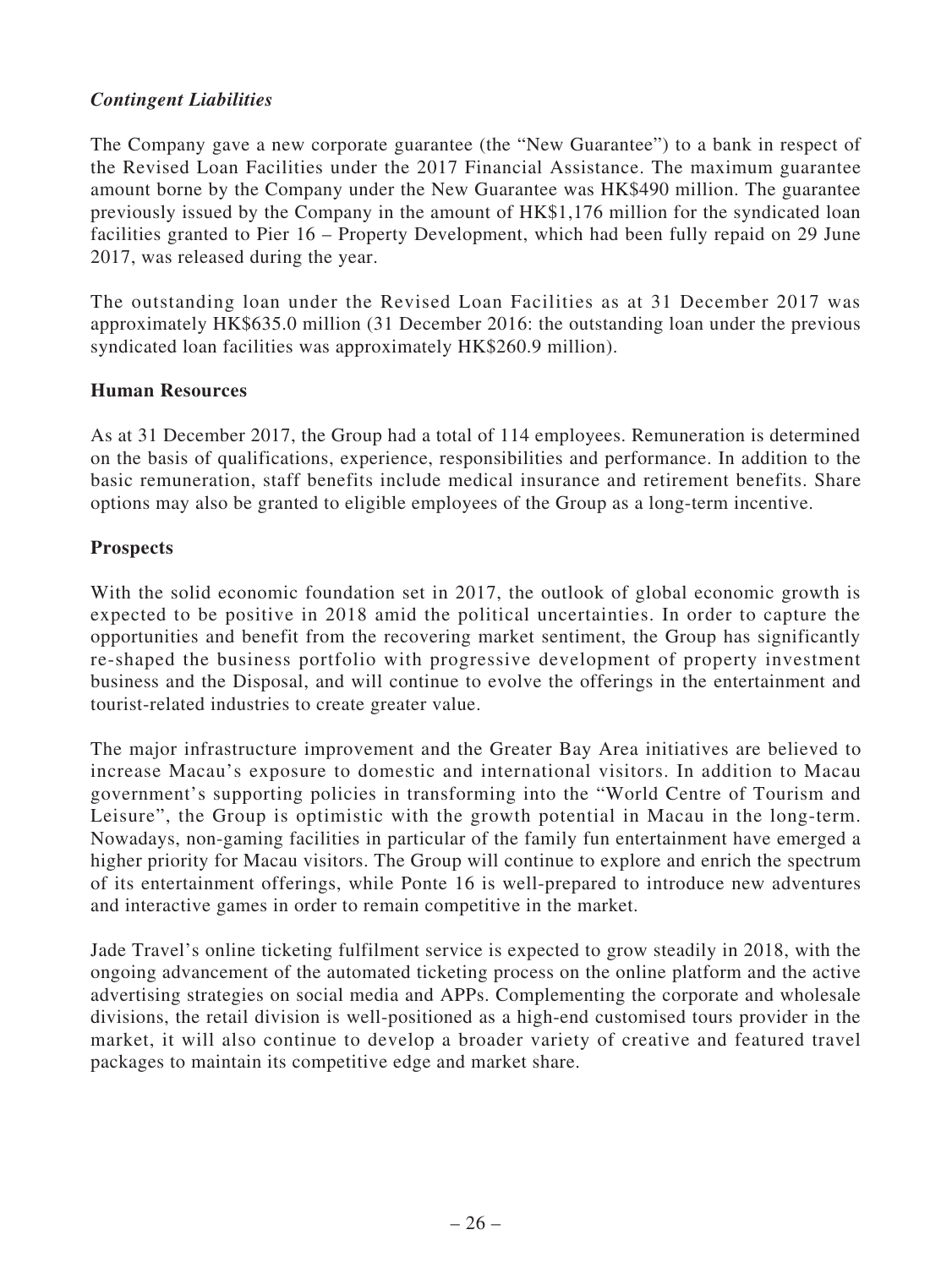Prime office rental in Hong Kong's central district showed consistent growth over the years, due to a lack of supply and strong demand from mainland companies. The Group is confident that both rental and price for offices in the central business district in Hong Kong will be able to maintain their growth momentum, and will explore good opportunity to enlarge its portfolio to capture potential capital appreciation of properties.

In January 2018, the Group entered into a preliminary sale and purchase agreement with an independent third party to acquire the entire issued share capital of and the related shareholders' loans to two companies which hold several commercial properties in Wanchai. The said acquisition is expected to be completed in April 2018. In addition, as announced by the Company on 13 February 2018, the Group entered into a sale and purchase agreement with a company which is direct wholly and beneficially owned by Mr. Yeung to acquire the entire issued share capital of and the related shareholders' loans to two companies which hold indirectly two commercial properties in Admiralty Centre which are located adjacent to the Existing Property (the "Proposed Acquisition"). The Proposed Acquisition constitutes a discloseable and connected transaction for the Company under the Listing Rules and is therefore subject to, among others, independent shareholders' approval. For details of the Proposed Acquisition, please refer to the announcement dated 13 February 2018 issued by the Company.

Looking forward in 2018, the Group will continue to strengthen its competitiveness in the entertainment and tourist-related industries in Asia-Pacific region and identify good opportunity to enlarge its property portfolio. The Group will also stay cautious and prudent towards the formulation and implementation of long-term corporate strategies.

### **PURCHASE, SALE OR REDEMPTION OF THE COMPANY'S LISTED SECURITIES**

During the year ended 31 December 2017, there was no purchase, sale or redemption by the Company, or any of its subsidiaries, of the listed securities of the Company.

# **CORPORATE GOVERNANCE**

In the opinion of the Directors, the Company has complied with all the code provisions as set out in the Corporate Governance Code contained in Appendix 14 of the Listing Rules during the year ended 31 December 2017, save for deviation from the code provision E.1.2 which states that the chairman of the board should attend the annual general meeting and also invite the chairmen of the audit, remuneration, nomination and any other committees (as appropriate) to attend. In their absence, he should invite another member of the committee or failing this, his duly appointed delegate, to attend.

Mr. Yeung, being the chairmen of the Board, the nomination committee and the executive committee (the "Executive Committee") of the Board, was unable to attend the annual general meeting of the Company held on 8 June 2017 (the "2017 AGM") due to another business engagement. However, Dr. Ma Ho Man, Hoffman, the Deputy Chairman of the Board who is also a member of the Executive Committee, attended and chaired the 2017 AGM, and he together with the chairman and/or other members of the audit committee (the "Audit Committee"), the remuneration committee and the nomination committee of the Board as well as the external auditors of the Company were available to answer questions at the 2017 AGM.